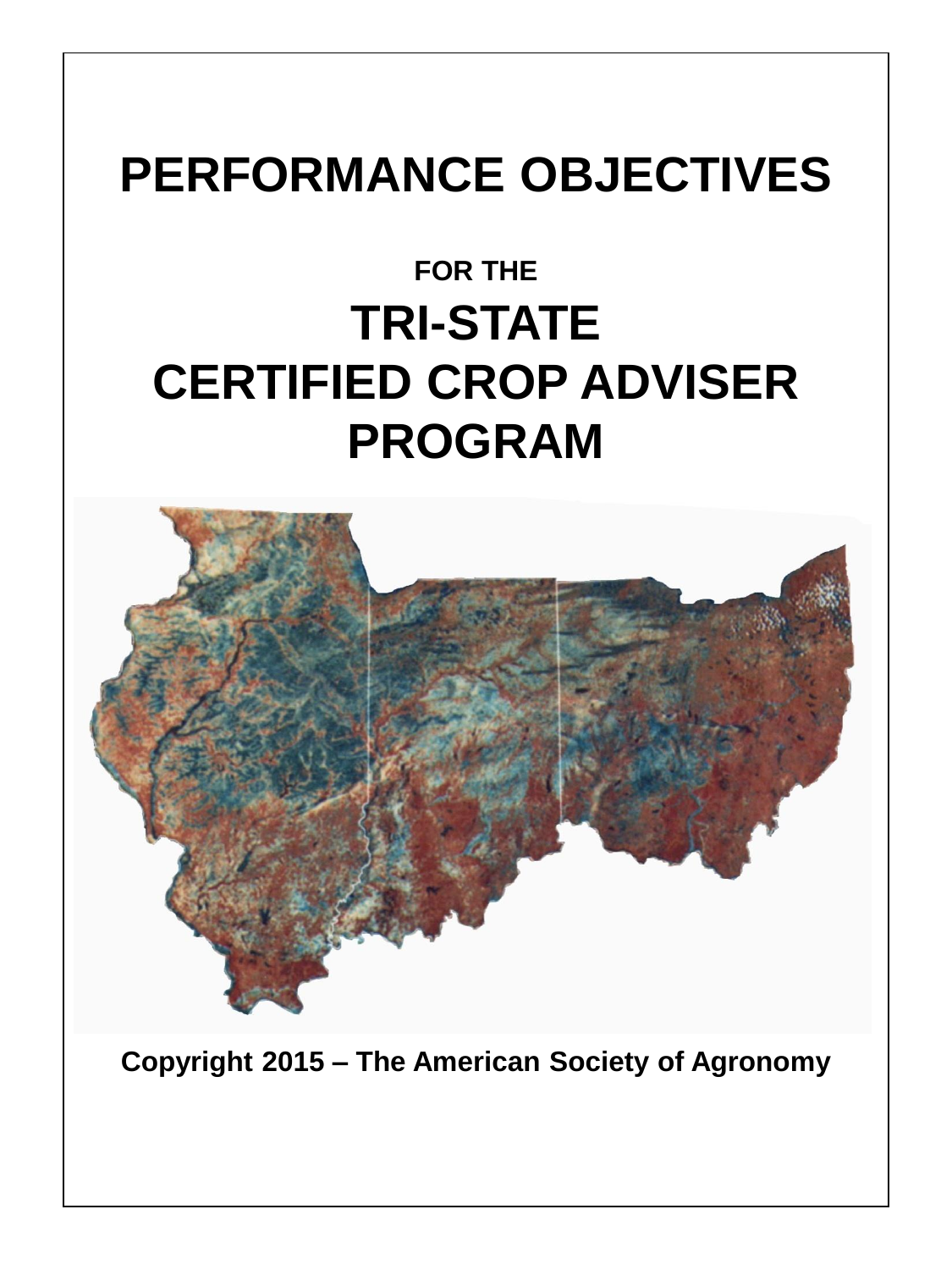# **Tri-State Certified Crop Adviser Performance Objectives**

**(***Revised & Effective December 1, 2015***)**

# **CONTENTS**

| INTEGRATED PEST MANAGEMENT (IPM) COMPETENCY AREAS.  12              |  |
|---------------------------------------------------------------------|--|
|                                                                     |  |
|                                                                     |  |
|                                                                     |  |
|                                                                     |  |
| 5 - Health, Safety, and Environmental Stewardship of Pesticides  17 |  |
|                                                                     |  |
|                                                                     |  |
|                                                                     |  |
|                                                                     |  |
|                                                                     |  |
|                                                                     |  |
|                                                                     |  |
|                                                                     |  |
|                                                                     |  |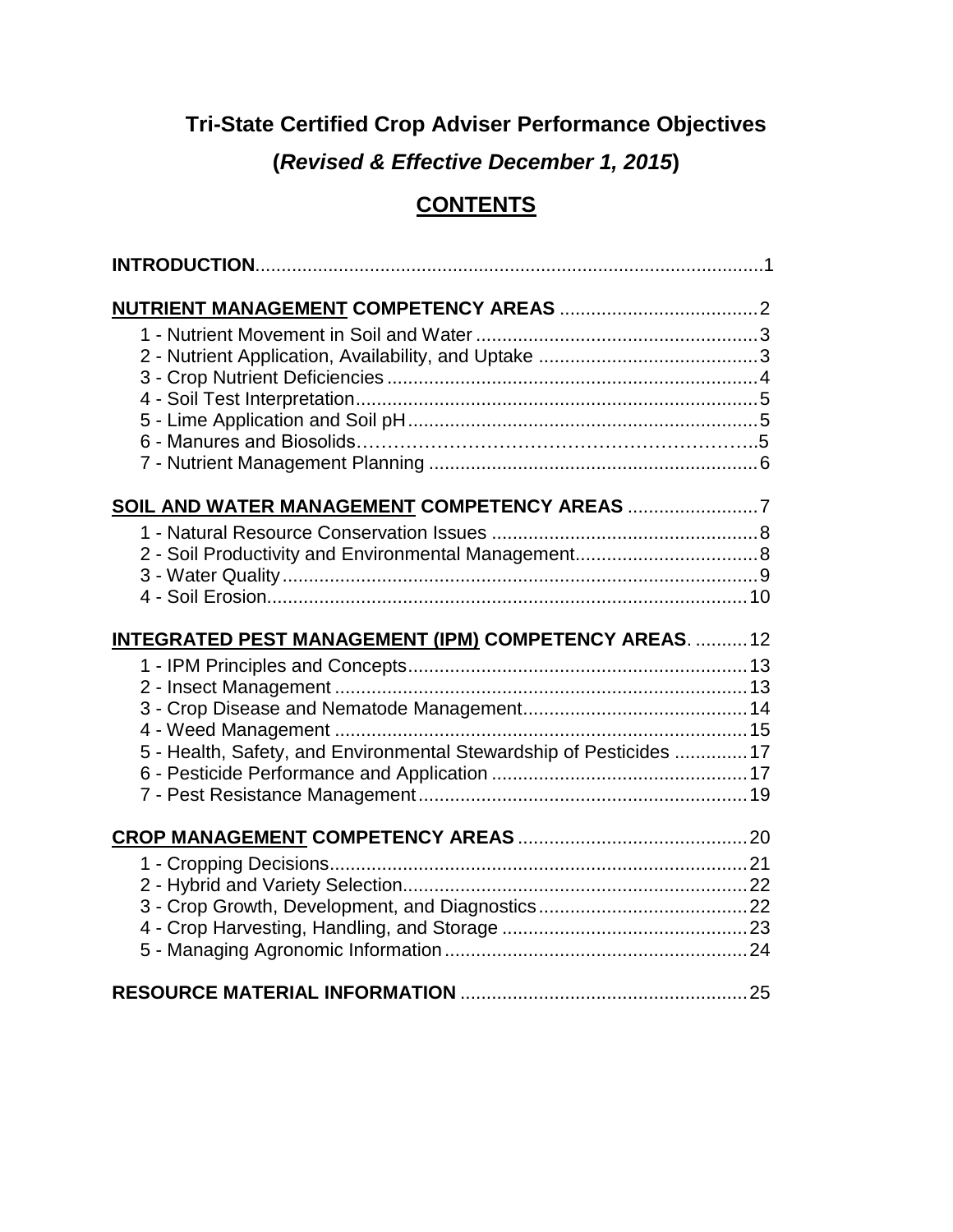# **PERFORMANCE OBJECTIVES FOR THE TRI-STATE CERTIFIED CROP ADVISER PROGRAM ILLINOIS--INDIANA--OHIO**

# **INTRODUCTION**

The Certified Crop Adviser (CCA) Program is an educational program with two main goals: to certify individuals who have passed a minimum competency examination and to establish a mechanism of continuing education for those already certified.

At the core of this program are the Competency Areas and Performance Objectives (P.O.'s). These describe the knowledge and skills that crop advisers consider important in order to carry out their duties.

The Competency Areas and P.O.'s outlined in this publication are the result of a cooperative effort by the Ohio, Indiana, and Illinois CCA Boards. The purpose of this Tri-State CCA initiative is to eliminate unnecessary duplication of time, effort, and expense spent on managing the minimum competency exam, and to coordinate mutual continuing education efforts. This document contains the Competency Areas and Performance Objectives that are common to the tri-state region.

To become certified, an individual must be competent in areas addressed in both the International and Tri-State P.O. documents. The Tri-State P.O.'s are intended to complement, not duplicate, the International P.O.'s. The Tri-State P.O.'s address areas of crop advising that are specific to the tri-state region.

The P.O.'s are dynamic and will be upgraded, changed and modified as the needs of crop advisers in the tri-state region evolve. While this is a cooperative effort, the authority and management of each state's CCA program remains with the state CCA boards.

Tri-State PO Committee November 2015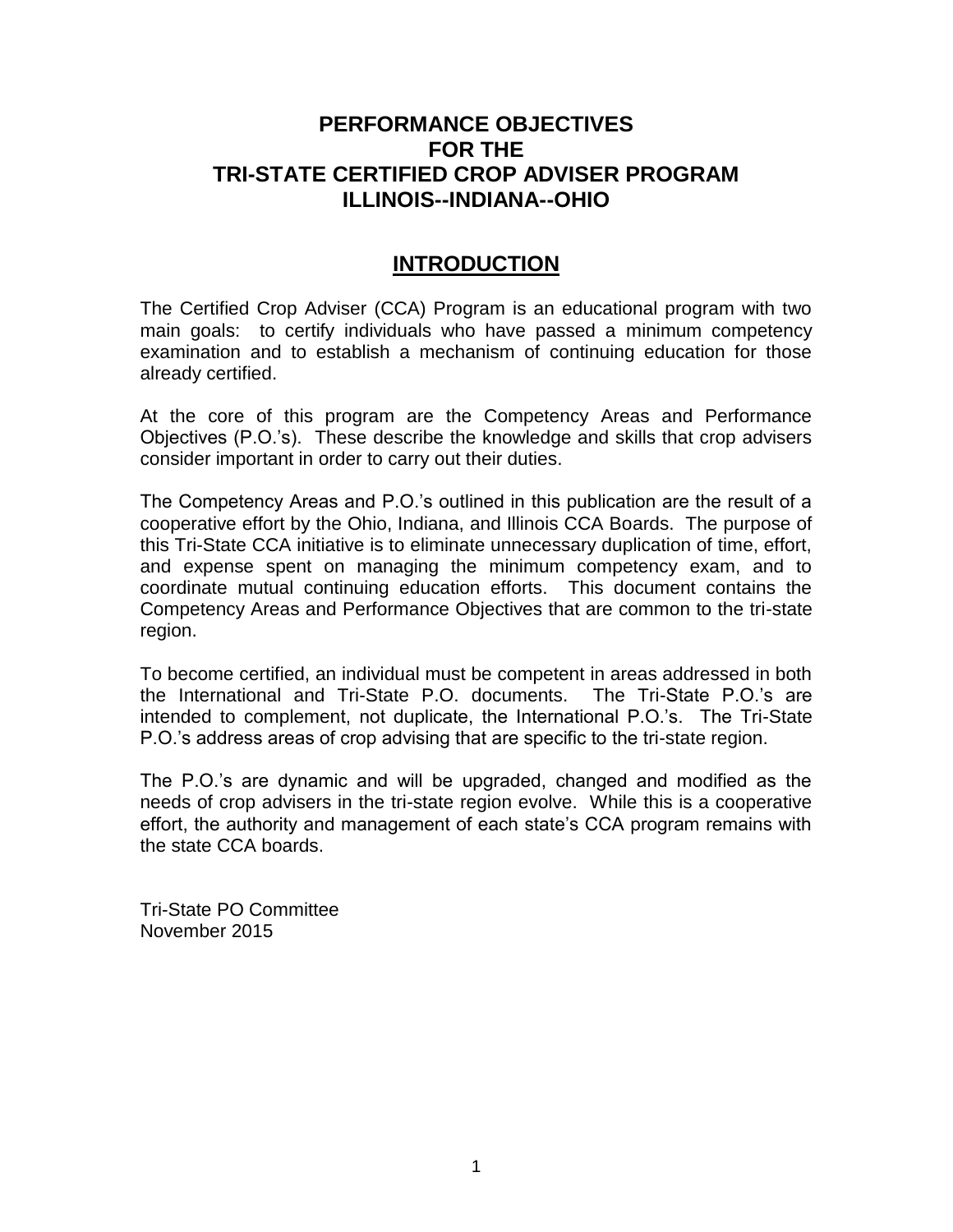# **Tri-State Certified Crop Adviser**

### **NUTRIENT MANAGEMENT COMPETENCY AREAS**

- 1. Nutrient Movement in Soil and Water
- 2. Nutrient Application, Availability, and Uptake
- 3. Crop Nutrient Deficiencies
- 4. Soil Test Interpretation
- 5. Lime Application and Soil pH
- 6. Manures and Biosolids
- 7. Nutrient Management Planning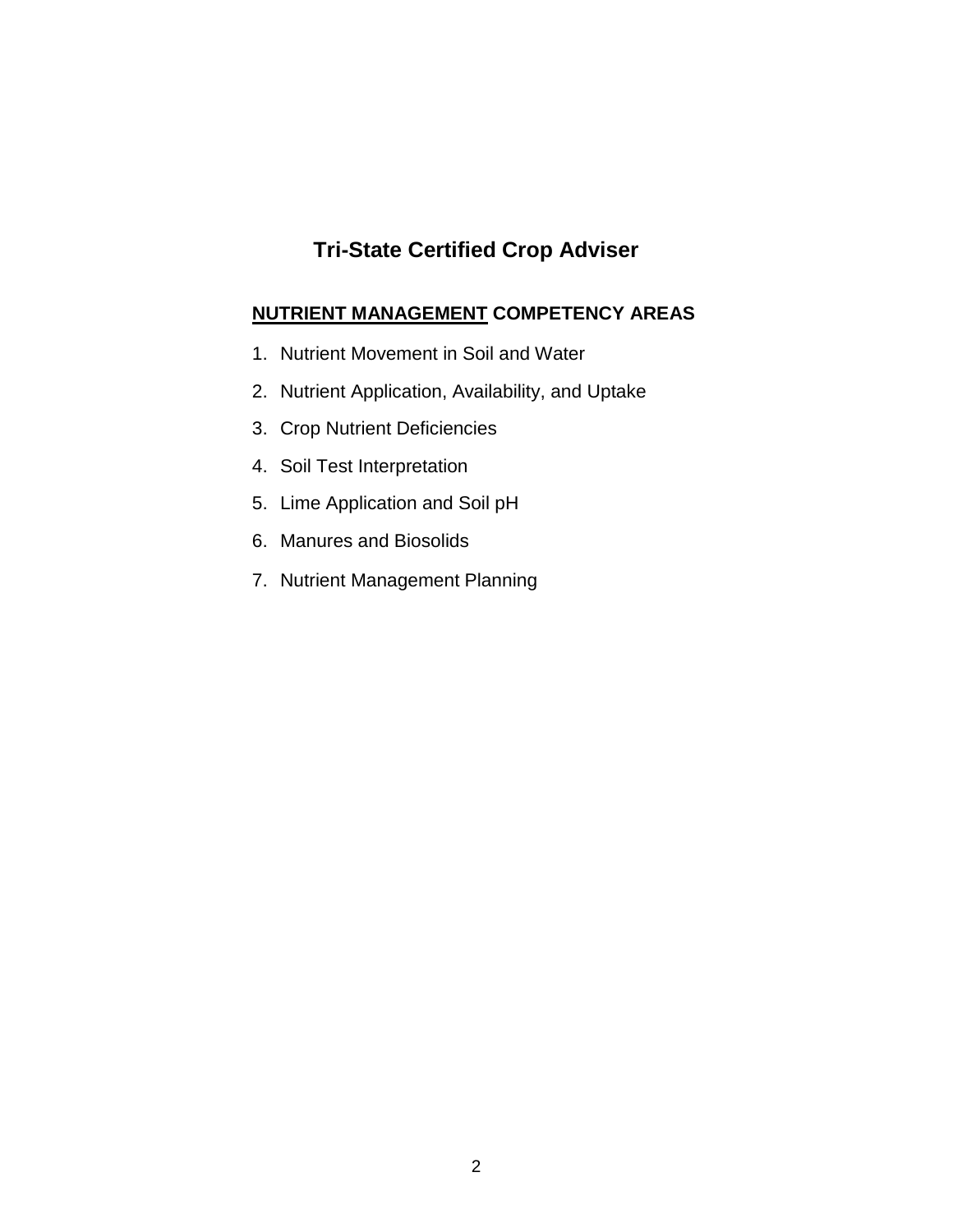# **NUTRIENT MANAGEMENT**

#### **COMPETENCY AREA 1. NUTRIENT MOVEMENT IN SOIL AND WATER**

- 1. Recognize how the following affect nutrient movement in soil and water
	- a. temperature and precipitation
	- b. soil physical, chemical, and biological properties
	- c. tillage
	- d. nutrient form
	- e. rate of application
	- f. time of application
	- g. method of application
	- h. tile drainage

#### **COMPETENCY AREA 2. NUTRIENT APPLICATION, AVAILABILITY, AND UPTAKE**

- 1. Recognize how the following affect nitrogen fertilization practices
	- a. soil texture
	- b. soil organic matter
	- c. crop and cropping system
	- d. soil moisture
	- e. soil temperature
	- f. time and method of application
- 2. Describe how soil pH and soil nitrogen levels affect nitrogen fixation
- 3. Describe how to use the following nitrogen fertilizers
	- a. anhydrous ammonia
	- b. urea
	- c. Urea/Ammonium-Nitrate (UAN) solutions
	- d. ammonium sulfate
	- e. manure/biosolids
- 4. Explain factors affecting when to apply the fertilizers listed in #3
- 5. Describe characteristics of slow and controlled release fertilizers
- 6. Explain when to use urease and nitrification inhibitors in a nitrogen fertilization program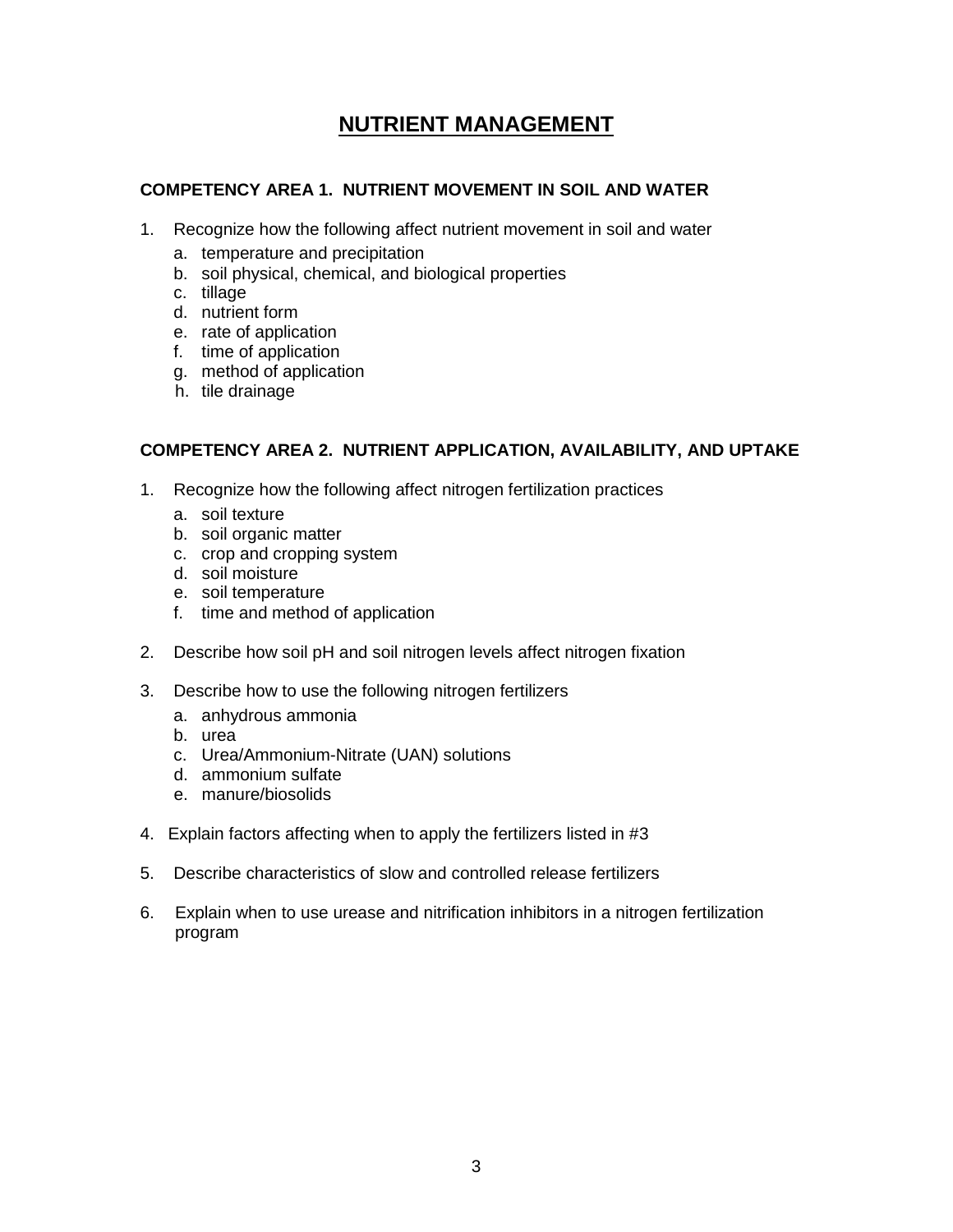- 7. Recognize how the following affect phosphorus fertilization and uptake
	- a. soil texture
	- b. soil pH
	- c. soil test results
	- d. soil moisture
	- e. soil temperature
	- f. tillage system
	- g. crop and cropping system
	- h. source of P
	- i. band vs. broadcast application
- 8. Recognize how the following factors affect potassium fertilization and availability to crops
	- a. soil texture
	- b. soil test results
	- c. soil moisture
	- d. tillage system
	- e. crop and cropping system
	- f. cation exchange capacity (CEC)
	- g. fall, winter, or spring application
- 9. List advantages and limitations of banded and seed placed methods of applying N, P, and K fertilizers
- 10. Describe environmental and economic impacts of the following on applying N, P, and K
	- a. time
	- b. method
	- c. form

#### **COMPETENCY AREA 3. CROP NUTRIENT DEFICIENCIES**

- 1. Recognize nitrogen deficiency symptoms in corn, soybeans, wheat, and alfalfa
- 2. Recognize phosphorus deficiency symptoms in corn, soybeans, wheat, and alfalfa
- 3. Recognize potassium deficiency symptoms in corn, soybeans, wheat, and alfalfa
- 4. Identify plant deficiency symptoms for the following
	- a. magnesium in corn
	- b. sulfur in corn and alfalfa
	- c. zinc in corn
	- d. boron in alfalfa
	- e. iron or manganese in soybeans
- 5. Describe how to apply nutrients for correcting deficiencies listed in #1-4
- 6. List soil characteristics and cropping systems that contribute to causing nutrient deficiencies listed #1-4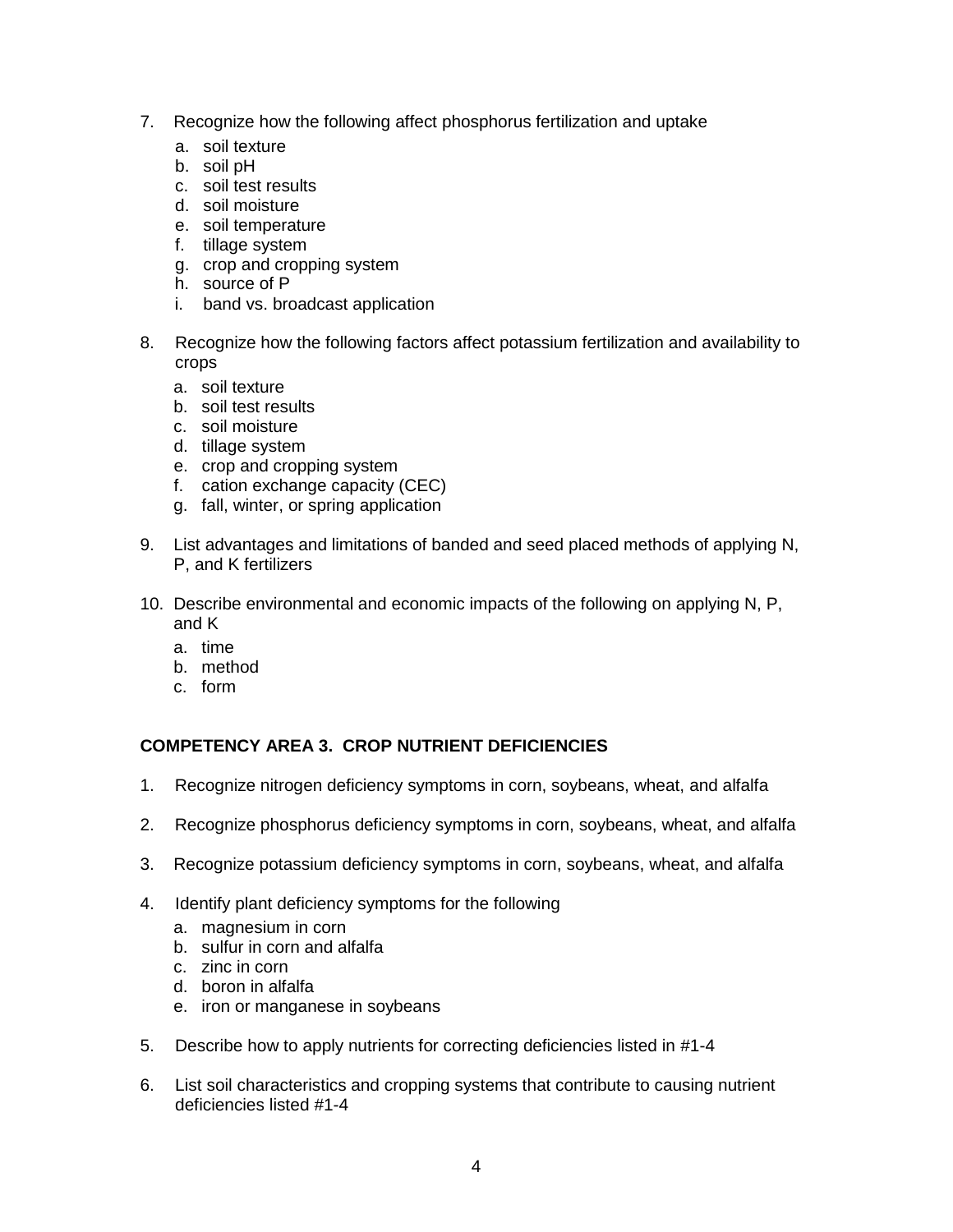7. Describe environmental conditions that cause deficiencies in #1-4

#### **COMPETENCY AREA 4. SOIL TEST INTERPRETATION**

- 1. Explain how the following items on a soil test report affect nutrient recommendations
	- a. CEC
	- b. soil pH
	- c. buffer pH
	- d. organic matter
	- e. P level
	- f. K level
	- g. Ca/Mg level
- 2. Explain why phosphorus recommendations differ between Bray P1 and Mehlich-3 soil test procedures
- 3. Explain how to interpret soil nitrate and incubation tests for nitrogen availability

#### **COMPETENCY AREA 5. LIME APPLICATION AND SOIL PH**

- 1. Recognize how the following factors affect lime application
	- a. tillage system
	- b. crop and cropping system
	- c. soil type
	- d. soil pH and buffer pH
	- e. timing of surface urea application
- 2. Describe how dolomitic differs from calcitic limestone
- 3. Describe how fineness and purity influence lime quality
- 4. Recognize how soil pH affects nutrient availability
- 5. Describe appropriate uses of liquid or pelletized lime
- 6. Explain how soil pH affects herbicide activity

#### **COMPETENCY AREA 6. MANURES AND BIOSOLIDS**

- 1. List nutrient availability rates from manure/biosolids
- 2. Describe advantages and limitations of using manure/biosolids as nutrient sources
- 3. Describe timing, methods, and rates of applying manures and biosolids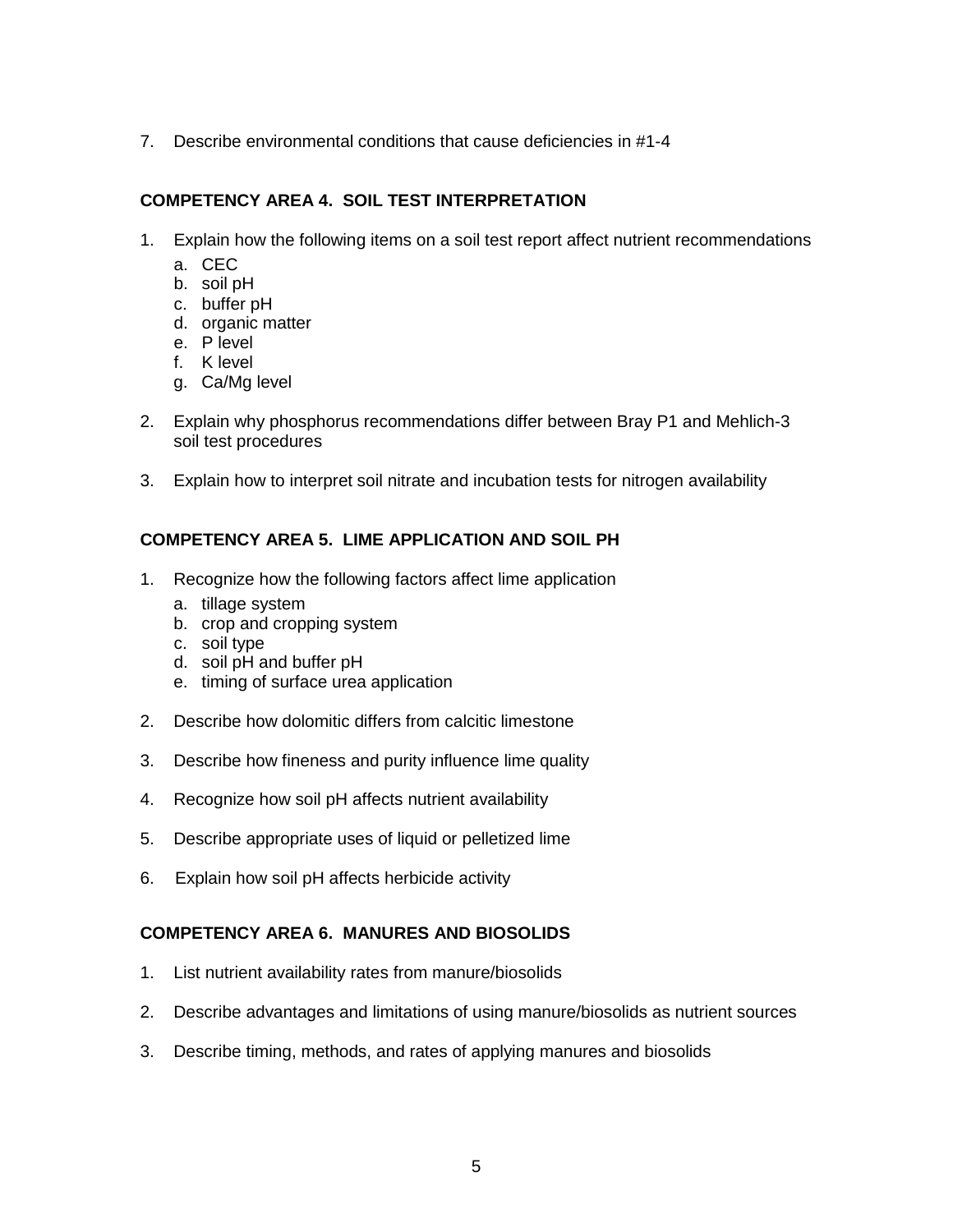#### **COMPETENCY AREA 7. NUTRIENT MANAGEMENT PLANNING**

- 1. Name the agency responsible for overseeing Nutrient Management Plans
- 2. Use soil test reports to make economically and environmentally sound fertilizer recommendations
- 3. List the purposes of a nutrient management plan
- 4. Identify sources of information to meet legal requirements for nutrient management planning for your state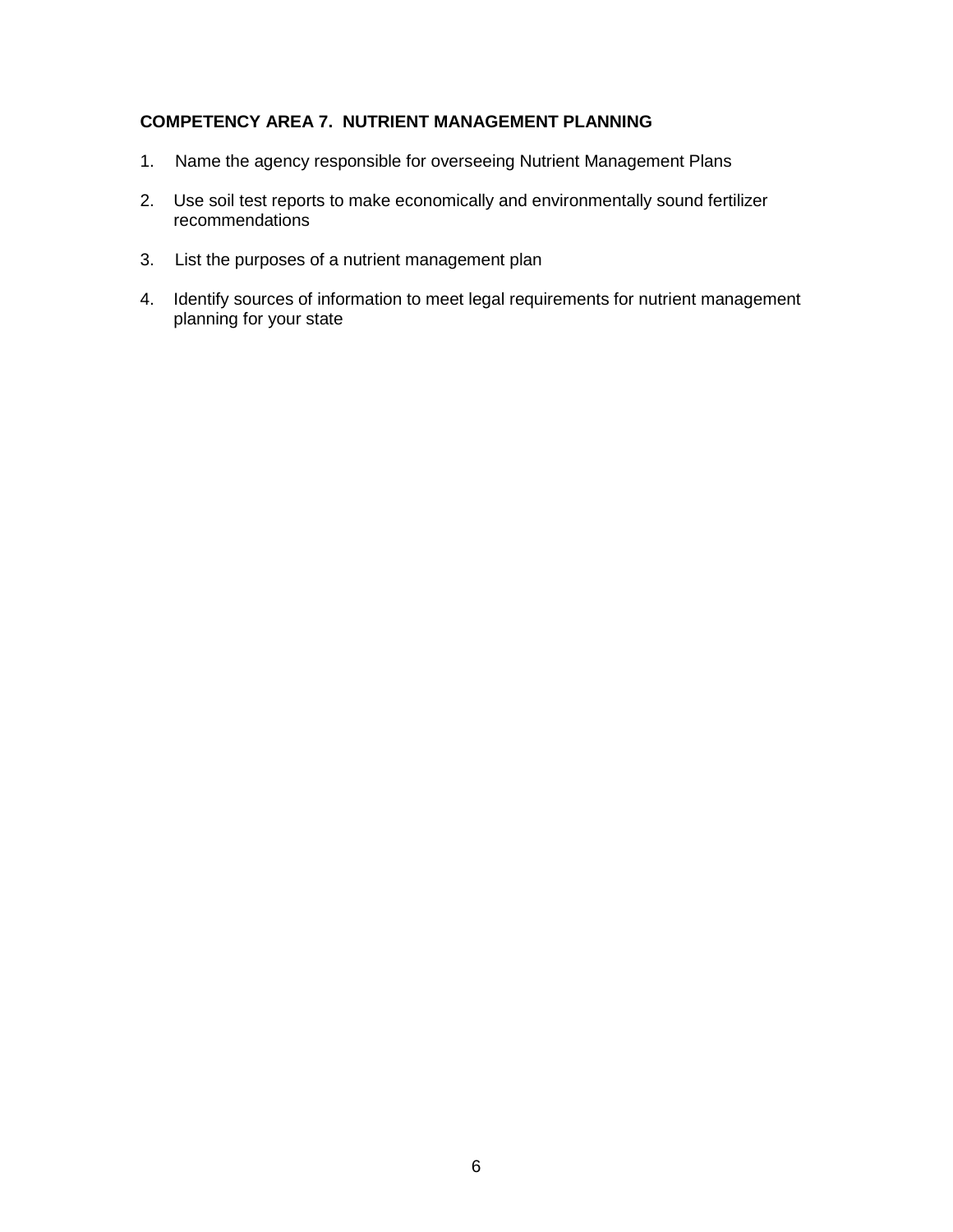# **Tri-State Certified Crop Adviser**

## **SOIL AND WATER MANAGEMENT COMPETENCY AREAS**

- 1. Natural Resource Conservation Issues
- 2. Soil Productivity and Environmental Management
- 3. Water Quality
- 4. Soil Erosion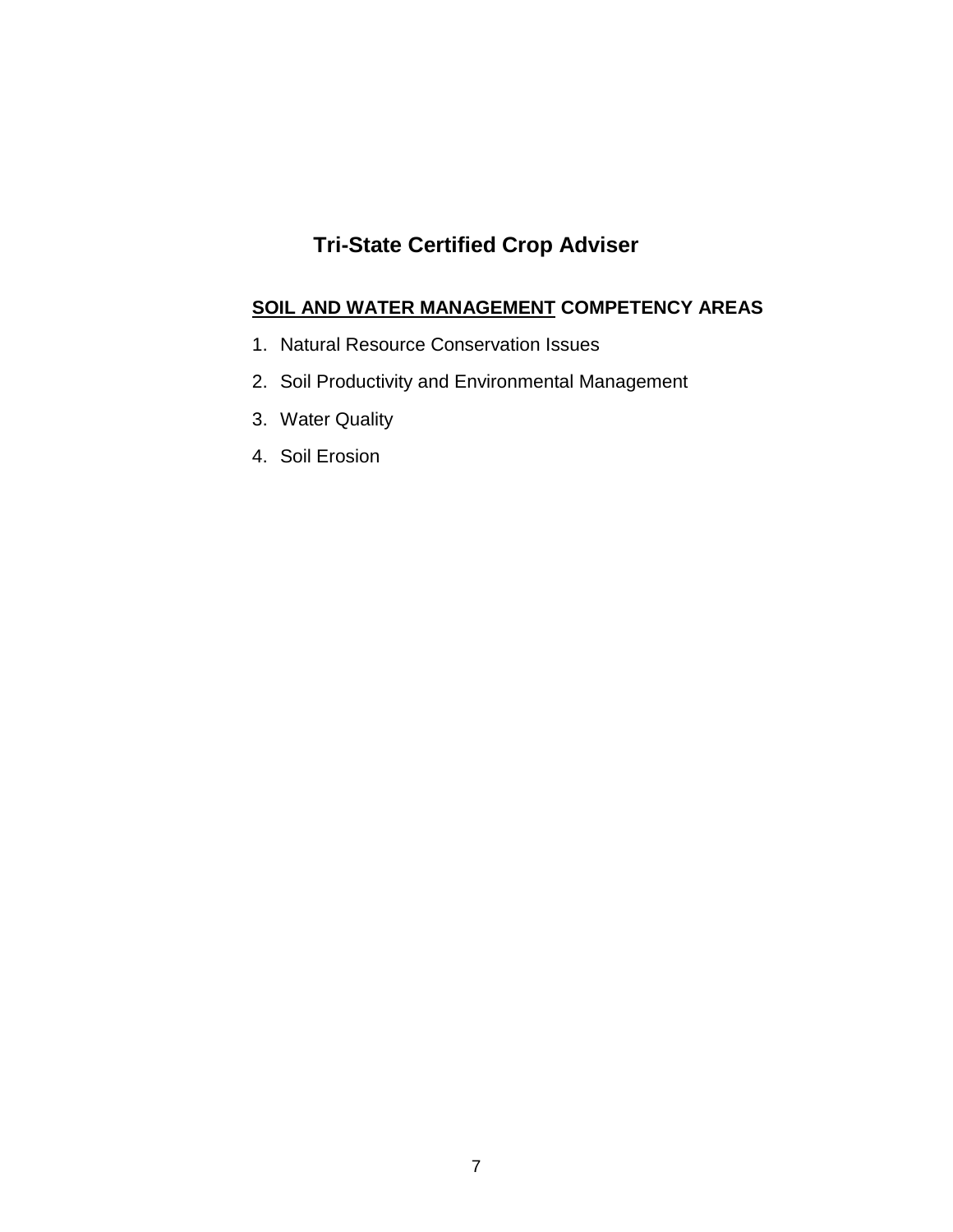# **SOIL AND WATER MANAGEMENT**

#### **COMPETENCY AREA 1. NATURAL RESOURCE CONSERVATION ISSUES**

- 1. Describe how the following affect conservation of natural resources
	- a. sedimentation
	- b. soil erosion
	- c. nutrient transport
	- d. pesticide transport
	- e. manure/biosolids management
- 2. Describe how the following practices affect soil and water conservation
	- a. tillage/residue management
	- b. nutrient management
	- c. pest management
	- d. buffer strips, riparian areas, field borders
	- e. cropping systems
- 3. Describe how the following conservation practices impact wildlife habitat
	- a. crop rotation
	- b. tillage/residue management
	- c. buffer strips, riparian areas, field borders
- 4. Identify costs/benefits associated with implementing conservation measures
- 5. Identify state and federal agencies involved with soil and water management
- 6. Define soil erosion tolerance level (T)
- 7. Define highly erodible land (HEL)
- 8. Describe land management practices recommended for HEL
- 9. List factors used by USDA to define a wetland (WL)
- 10. Describe how planned drainage and cropping systems affect the management of wetlands

#### **COMPETENCY AREA 2. SOIL PRODUCTIVITY AND ENVIRONMENTAL MANAGEMENT**

- 1. Explain how the following affect soil and crop productivity potential
	- a. soil nutrient level
	- b. tillage/residue management
	- c. crop rotation
	- d. soil organisms
	- e. drainage
	- f. cover crops
	- g. soil texture
	- h. soil organic matter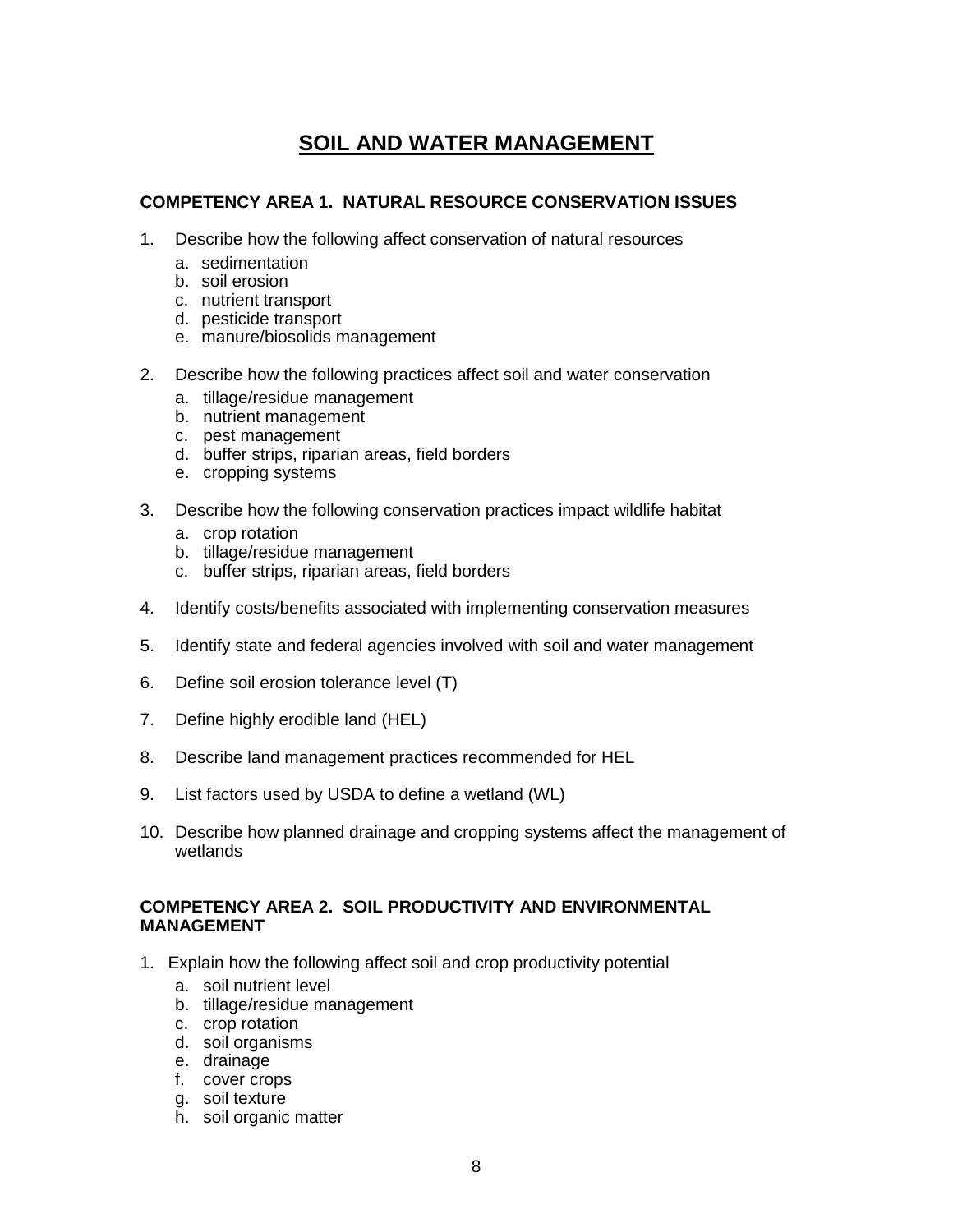- 2. Describe how the following factors influence soil temperature and moisture
	- a. plant cover
	- b. surface residue
	- c. tillage system
	- d. soil organic matter
	- e. soil texture
	- f. drainage
- 3. Describe how the following influence soil compaction
	- a. soil moisture
	- b. soil texture
	- c. organic matter
	- d. tillage practices
	- e. traffic patterns
	- f. livestock
	- g. machinery
- 4. Explain how the following factors influence water infiltration into soil
	- a. plant cover
	- b. surface residue
	- c. tillage system
	- d. soil slope
	- e. soil compaction
	- f. soil properties

#### **COMPETENCY AREA 3. WATER QUALITY**

- 1. Define hypoxia
- 2. Define eutrophication
- 3. Describe how the following influence movement of pollutants in surface water quality
	- a. soil permeability
	- b. topography
	- c. cropping practices
	- d. surface and subsurface drainage
	- e. controlled drainage
	- f. pollutant characteristics
	- g. conservation buffer strips and setbacks
	- h. soil test nutrient levels
	- i. tillage practices
	- j. livestock operations
	- k. nutrient application methods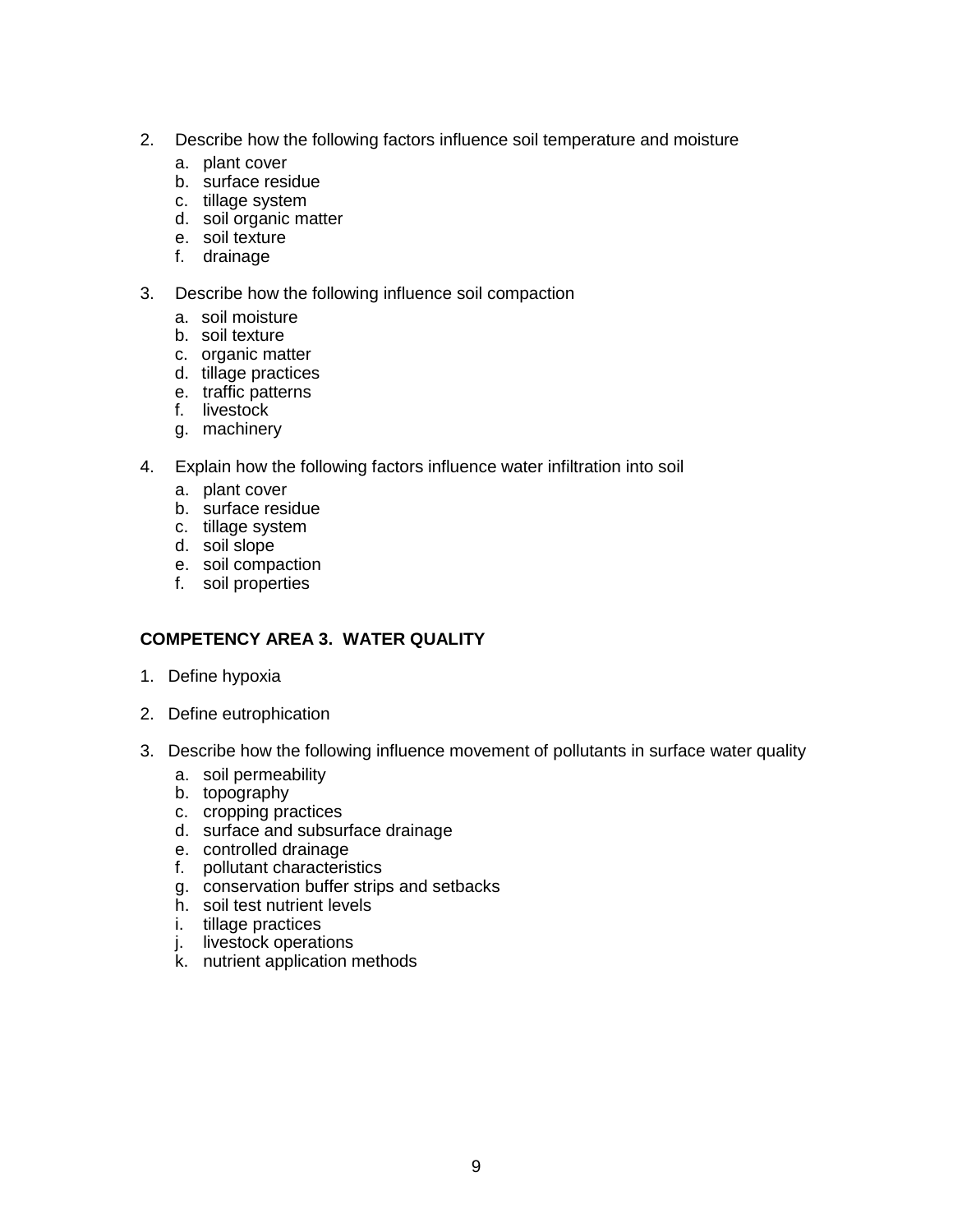- 4. Explain how the following influence movement of pollutants in groundwater
	- a. pollutant characteristics
	- b. slope
	- c. nutrient type, form and time of application
	- d. water table depth
	- e. soil permeability
	- f. restrictive layers
	- g. soil nutrient levels
	- h. Karst topography
	- i. exposed sand and gravel
	- j. abandoned wells
	- k. livestock lots
- 5. Describe nutrient application practices that minimize nutrient loss from a field
- 6. Define total maximum daily load (TMDL)
- 7. Define water quality impairment
- 8. Describe how the following affect water quality
	- a. sediments
	- b. nutrients
	- c. pathogens
	- d. pesticides
- 9. Describe soil characteristics that affect rate of liquid manure/waste application

#### **COMPETENCY AREA 4. SOIL EROSION**

- 1. Describe how soil erosion affects the following
	- a. water quality
	- b. waterway, stream, and lake sedimentation
	- c. soil productivity potential
- 2. Describe how to measure soil loss from the following
	- a. sheet and rill erosion
	- b. gully erosion
	- c. wind erosion
- 3. Describe how the following management practices affect sheet and rill erosion
	- a. tillage/residue management practices
	- b. crop rotation
	- c. cover crops
	- d. row spacing and direction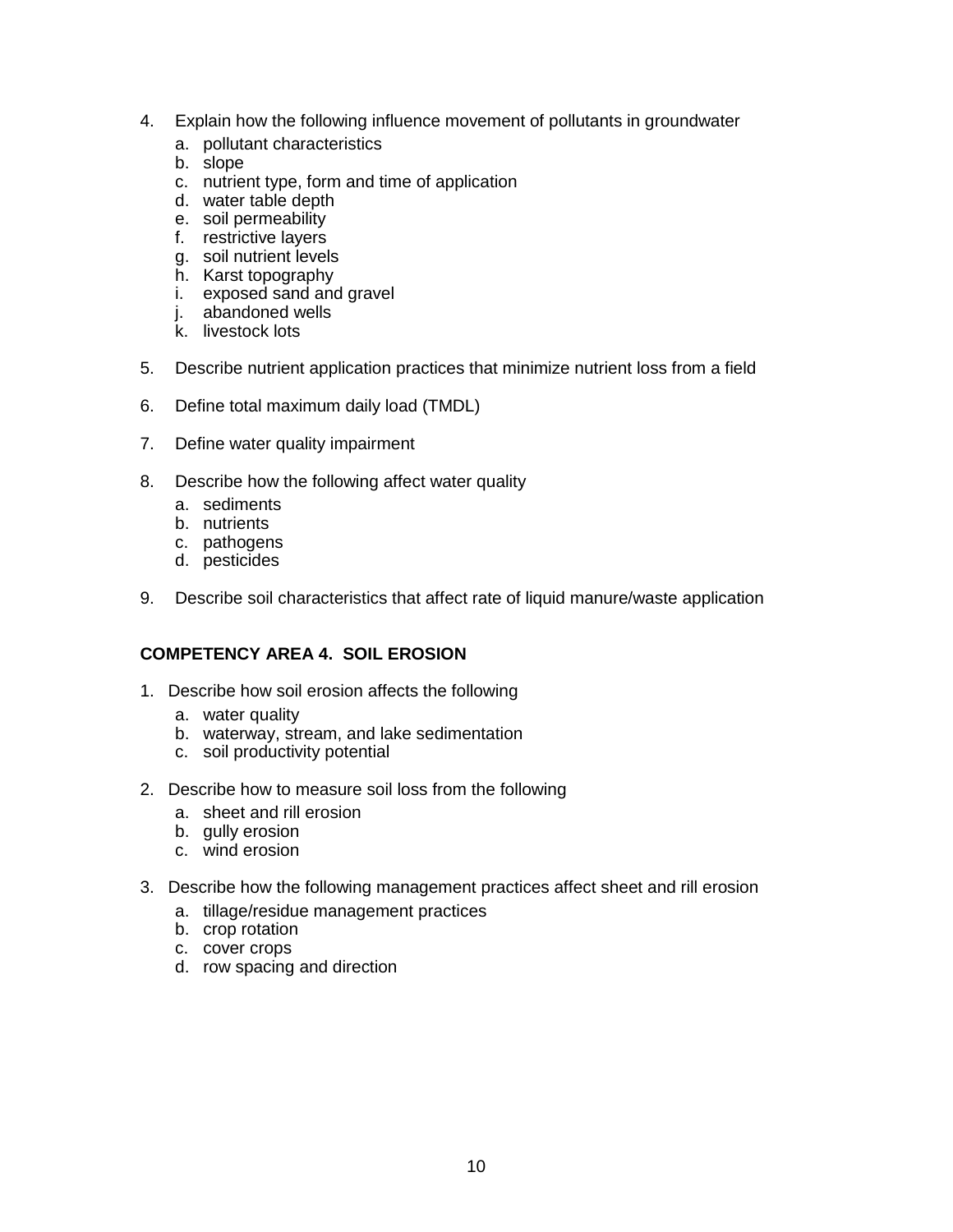- 4. Describe how the following management practices affect erosion by wind
	- a. tillage/residue management
	- b. surface roughness
	- c. row direction
	- d. crop strip width
	- e. windbreak
	- f. cover crops
- 5. Describe how water and sediment control basins, grassed waterways, and grade stabilization structures affect erosion
- 6. Describe how wind erosion damages growing crops
- 7. Describe how to use the line transect method to measure crop residue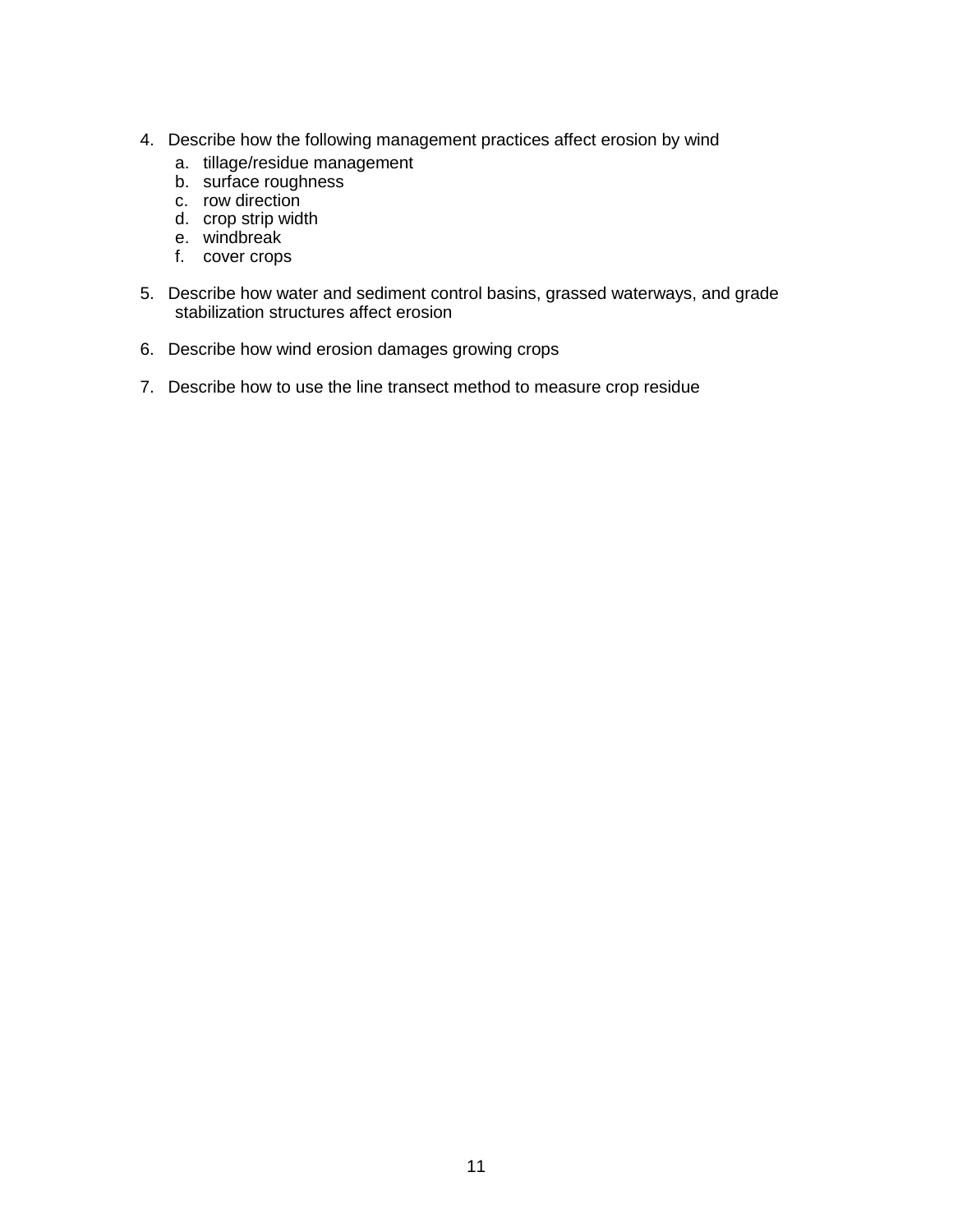# **Tri-State Certified Crop Adviser**

#### **INTEGRATED PEST MANAGEMENT COMPETENCY AREAS**

- 1. Integrated Pest Management (IPM) Principles and Concepts
- 2. Insect Management
- 3. Crop Disease and Nematode Management
- 4. Weed Management
- 5. Health, Safety, and Environmental Stewardship of Pesticides
- 6. Pesticide Performance and Application
- 7. Pest Resistance Management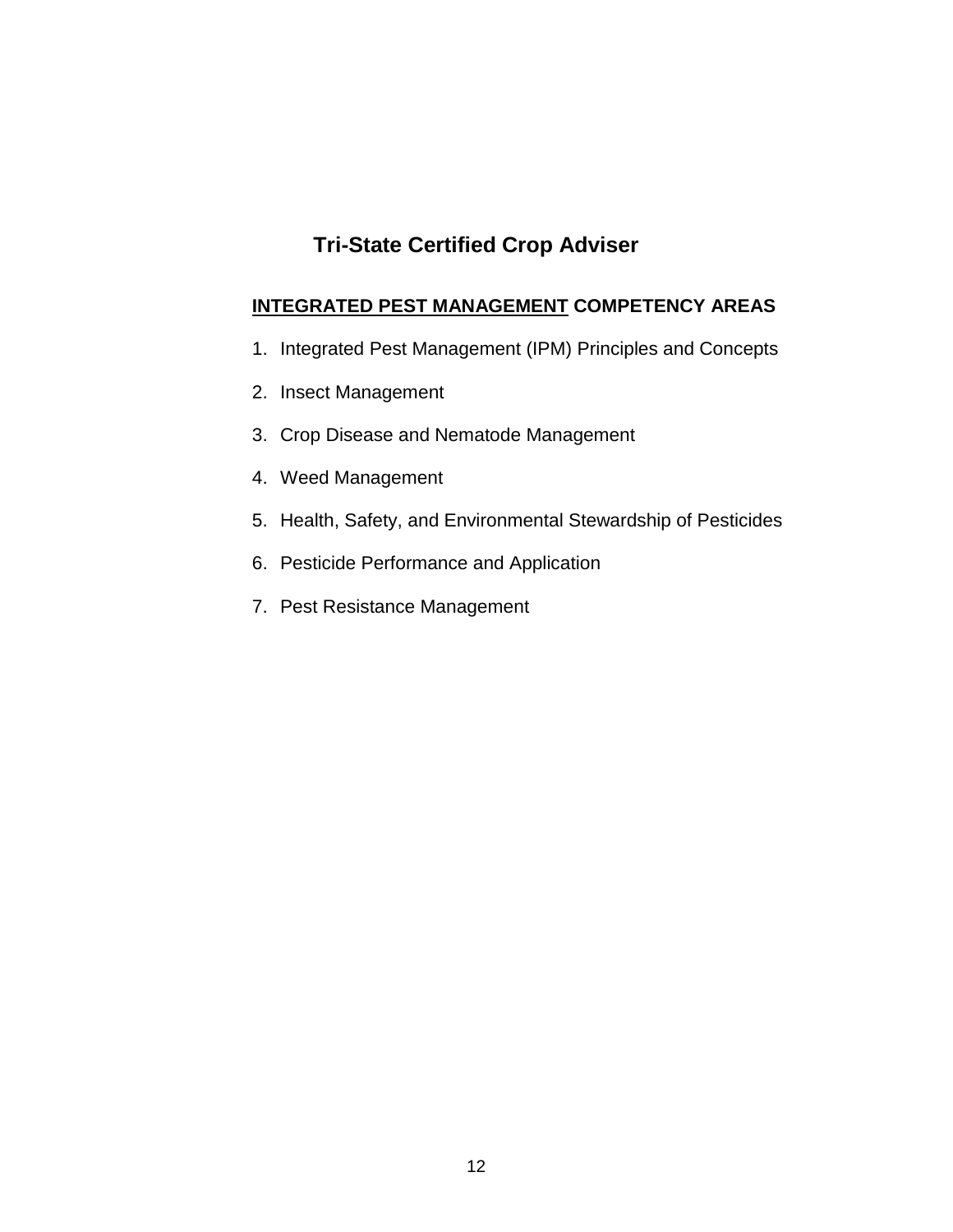# **INTEGRATED PEST MANAGEMENT**

#### **COMPETENCY AREA 1. INTEGRATED PEST MANAGEMENT (IPM) PRINCIPLES AND CONCEPTS**

- 1. Describe characteristics of diseases, insects, and weeds that make them crop pests
- 2. Explain how the following factors influence field scouting
	- a. sampling pattern
	- b. pest life cycle
	- c. sampling time and frequency
	- d. field history
	- e. pest population level
	- f. weather conditions
- 3. Describe how to use a weed identification or dichotomous key
- 4. Describe how the following environmental factors affect pest management recommendations
	- a. low temperature stress
	- b. drought
	- c. heat stress
	- d. excessive moisture
	- e. crop competition or density
	- f. humidity extremes
- 5. Describe pest problems associated with the following tillage systems
	- a. intensive
	- b. reduced
	- c. no-till
	- d. strip-till
- 6. List factors to consider when using transgenic, chemical, cultural, mechanical, or biological pest management methods

#### **COMPETENCY AREA 2. INSECT MANAGEMENT**

1. Identify the following pests at the life stages indicated below

| bean leaf beetle<br>alfalfa weevil<br>aphids                                                                                                                                                                                        | <b>Adult and Larval or Nymph</b> | Larval                           |
|-------------------------------------------------------------------------------------------------------------------------------------------------------------------------------------------------------------------------------------|----------------------------------|----------------------------------|
| corn flea beetle<br>corn rootworms<br>cutworms<br>European corn borer<br>corn earworm<br>Hessian fly<br>seedcorn maggot<br>Japanese beetle<br>slugs<br>stalk borer<br>potato leafhopper<br>spider mites<br>white grubs<br>wireworms | stink bugs                       | armyworm<br>western bean cutworm |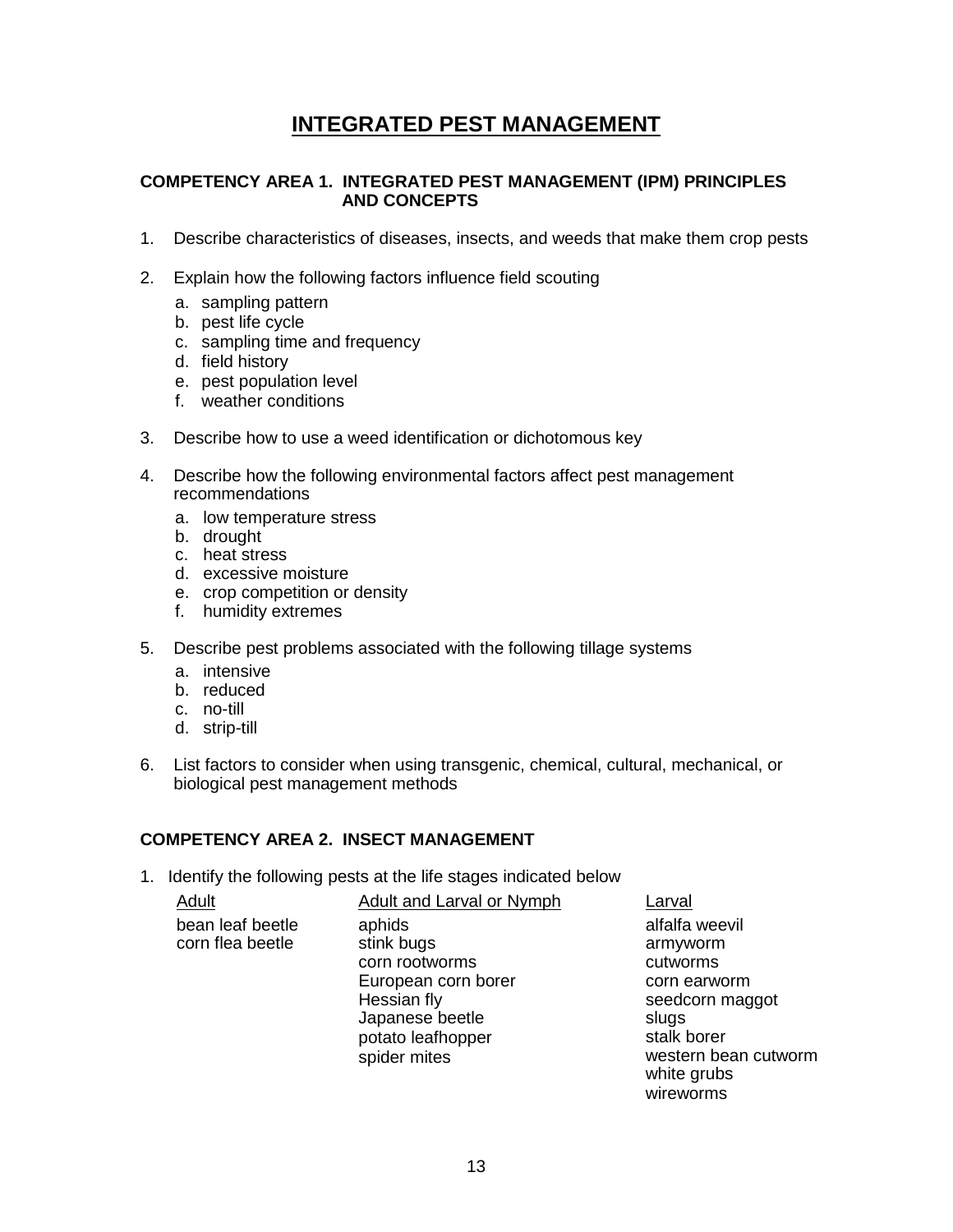- 2. Identify crop injury symptoms caused by each pest in objective #1
- 3. Describe management strategies for each pest in objective #1
- 4. Explain how the following insect characteristics influence pest management decisions
	- a. developmental time and period of activity
	- b. host plants for egg, larval, pupal, adult or nymph insect life stages
	- c. site of insect feeding on plant
	- d. insect mobility
	- e. sucking or chewing mouthparts
- 5. Explain how an insect's overwintering and oversummering strategies affect pest management decisions
- 6. Describe how the following cropping practices affect management and potential crop damage from insects
	- a. planting date
	- b. harvest date
	- c. tillage method
	- d. presence of weeds
	- e. pesticide interactions
	- f. insecticide selection and application method
	- g. hybrid, variety and trait selection
	- h. crop rotation

#### **COMPETENCY AREA 3. CROP DISEASE AND NEMATODE MANAGEMENT**

1. Identify the symptoms of the following crop diseases

anthracnose stalk rot Aspergillus ear rot diplodia stalk and ear rot fusarium stalk and ear rot gibberella stalk and ear rot Goss's leaf blight gray leaf spot nematodes northern corn leaf blight rusts seedling blights

**Wheat** barley yellow dwarf virus head scab powdery mildews rusts Septoria leaf blotch Stagonospora glume blotch Stagonospora leaf blotch

Corn Soybeans Asian rust bean pod mottle virus brown stem rot brown spot frogeye leaf spot phytophthora stem and root rot sclerotinia stem rot seedling blights soybean cyst nematode soybean vein necrosis virus sudden death syndrome

> Alfalfa anthracnose bacterial wilt leaf spots phytophthora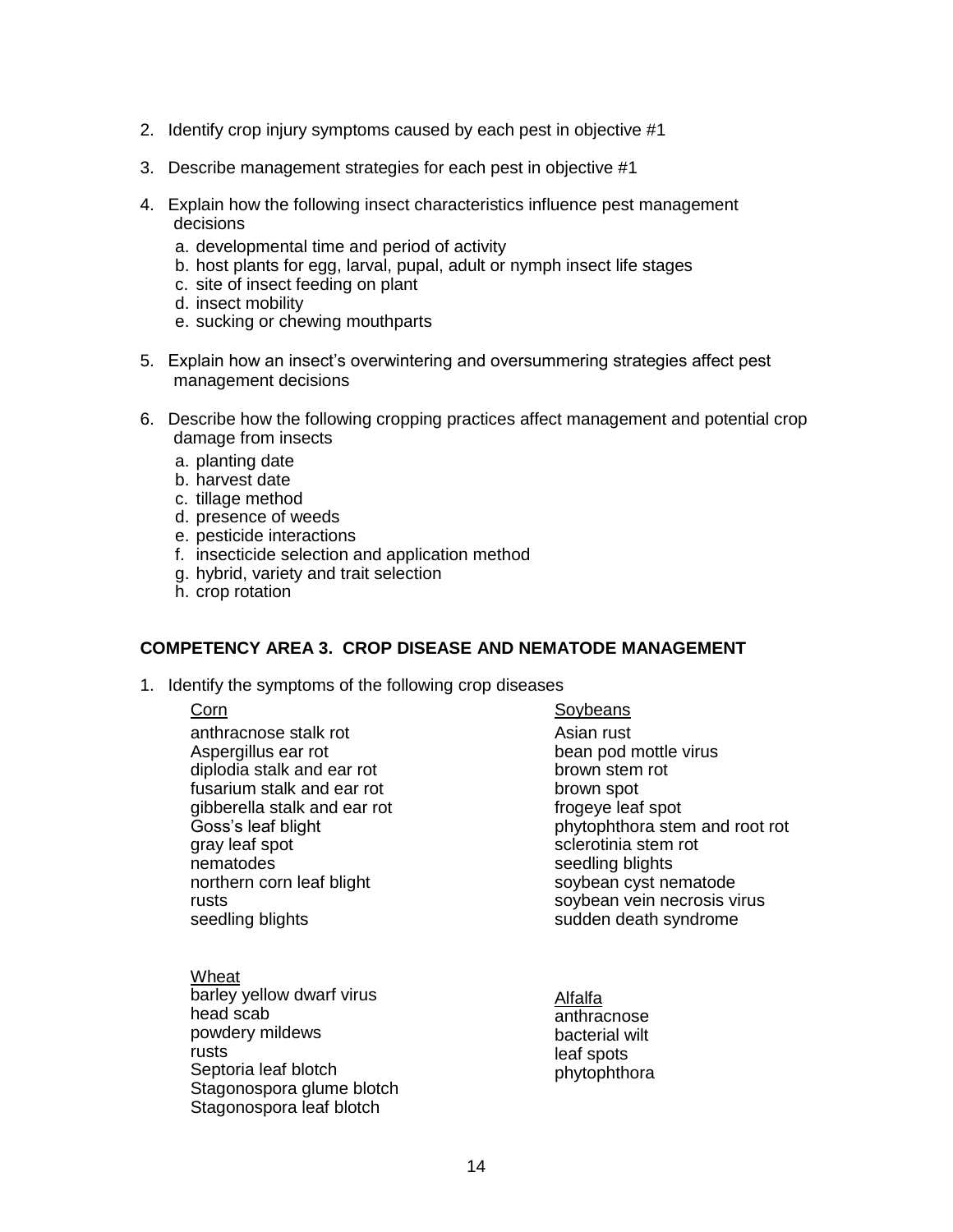- 2. Describe how the diseases in objective #1 affect crop growth, quality, and productivity
- 3. Describe management strategies for each disease in objective #1
- 4. Explain how the following factors affect crop disease damage and management
	- a. cultivar or hybrid selection
	- b. fertility practices
	- c. insect vectors
	- d. date of planting
	- e. time of infection/crop stage
	- f. environmental stresses
	- g. tillage system
	- h. crop rotation
	- i. soil compaction
	- j. alternate host
- 5. Describe how disease race affects hybrid and variety selection

#### **COMPETENCY AREA 4. WEED MANAGEMENT**

#### **Weed Identification and Biology**

- 1. Identify the following vegetative structures of grass weeds
	- a. ligule
	- b. auricle
	- c. blade
	- d. sheath
	- e. leaf and stem pubescence
- 2. Identify broadleaf weeds using the following characteristics
	- a. cotyledon shape
	- b. true leaf shape
	- c. leaf arrangement
	- d. leaf and stem pubescence
	- e. seed
- 3. Identify the following grass and broadleaf reproductive structures
	- a. seed heads
	- b. seeds
	- c. stolons
	- d. rhizomes
	- e. tubers and bulbs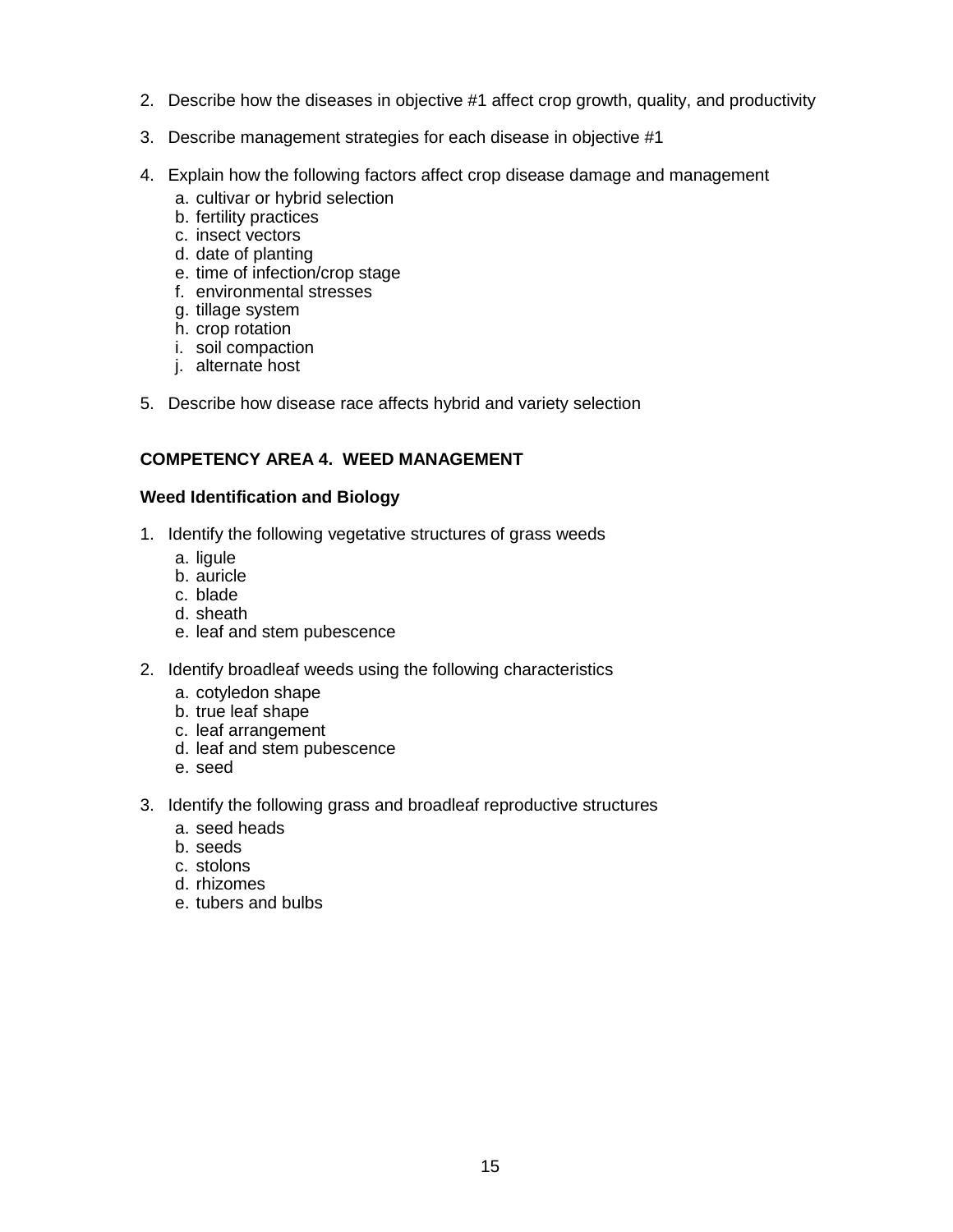4. Identify the following weeds at seedling, vegetative and reproductive growth stages

| Sedges and Grasses | <b>Broadleaves</b>       | <b>Broadleaves</b> |
|--------------------|--------------------------|--------------------|
| barnyardgrass      | bindweeds                | kochia             |
| crabgrasses        | burcucumber              | lambsquarters      |
| fall panicum       | Canada thistle           | morningglories     |
| giant foxtail      | common chickweed         | Palmer amaranth    |
| green foxtail      | common cocklebur         | pigweed species    |
| yellow foxtail     | common milkweed          | poison hemlock     |
| Johnsongrass       | common ragweed           | pokeweed           |
| quackgrass         | giant ragweed            | purple deadnettle  |
| shattercane        | dandelion                | smartweeds         |
| woolly cupgrass    | eastern black nightshade | velvetleaf         |
| yellow nutsedge    | hemp dogbane             | waterhemp          |
|                    | henbit                   | wild carrot        |
|                    | horseweed (marestail)    | wild garlic        |
|                    | jimsonweed               | wild mustard       |
|                    |                          | wild onion         |

- 5. Classify each weed in #4 as winter annual, summer annual, biennial, or perennial
- 6. Explain how tillage systems affect weed infestations, seed bank dynamics, and species composition

#### **Weed Control**

- 7. Describe plant damage symptoms for corn and soybeans caused by the following WSSA-Weed Science Society of America herbicide MOA-mode of action groups
	- a. Group 1: ACCase inhibitors
	- b. Group 2: ALS inhibitors
	- c. Group 3: seedling root inhibitors
	- d. Group 4: synthetic auxins
	- e. Groups 5, 6, 7: photosystem II inhibitors
	- f. Group 9: EPSP inhibitors
	- g. Group 10: nitrogen metabolism inhibitors
	- h. Group 14: cell membrane disrupters
	- i. Group 15: seedling shoot inhibitors
	- j. Group 22: photosystem I inhibitors
	- k. Groups 27, 28: pigment inhibitors
- 8. Describe how to use the following to manage weeds
	- a. crop rotation
	- b. plant population and row spacing
	- c. tillage and cultivation
	- d. planting date of crop
	- e. proper soil fertility and pH
	- f. herbicide tolerant crops
	- g. herbicides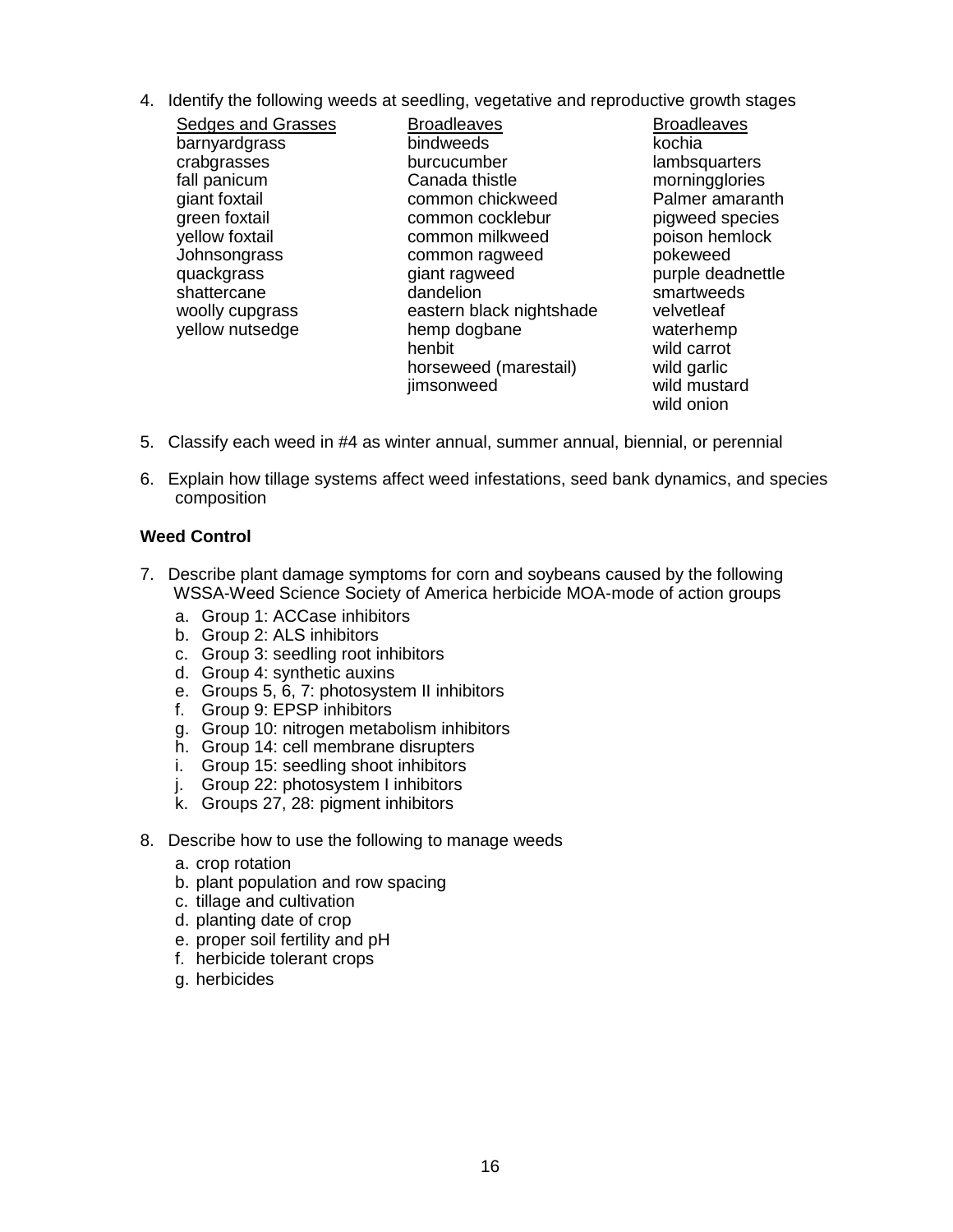#### **COMPETENCY AREA 5. HEALTH, SAFETY, AND ENVIRONMENTAL STEWARDSHIP OF PESTICIDES**

- 1. Explain how the following soil physical and chemical factors influence the persistence and carryover of pesticides within a field environment
	- a. microbial degradation
	- b. photodegradation
	- c. chemical breakdown
	- d. volatility
	- e. sorption
	- f. soil pH
	- g. organic matter
	- h. soil texture
- 2. Explain how the following cultural and environmental factors influence the persistence and carryover of pesticides within a field environment
	- a. moisture
	- b. temperature
	- c. leaching
	- d. soil erosion
	- e. crop residue
	- f. timing of application
- 3. Explain how the pesticide signal words Caution, Warning, and Danger relate to toxicity
- 4. List sources of information about your state's pesticide laws
- 5. List record keeping requirements related to pesticides
- 6. Using information on a label or Material Safety Data Sheet (MSDS), determine the following
	- a. toxicity
	- b. handling precautions
	- c. first aid procedures
	- d. environmental hazards
	- e. dosage or use rate
	- f. application restrictions
	- g. Re-Entry Interval (REI)
	- h. WSSA-MOA group number

#### **COMPETENCY AREA 6. PESTICIDE PERFORMANCE AND APPLICATION**

#### **Pesticide Performance**

- 1. Recognize how soil and environmental factors affect pesticide performance
- 2. Explain how timing of application affects pesticide performance
- 3. Understand the pesticides that may control, or only partially suppress, pests.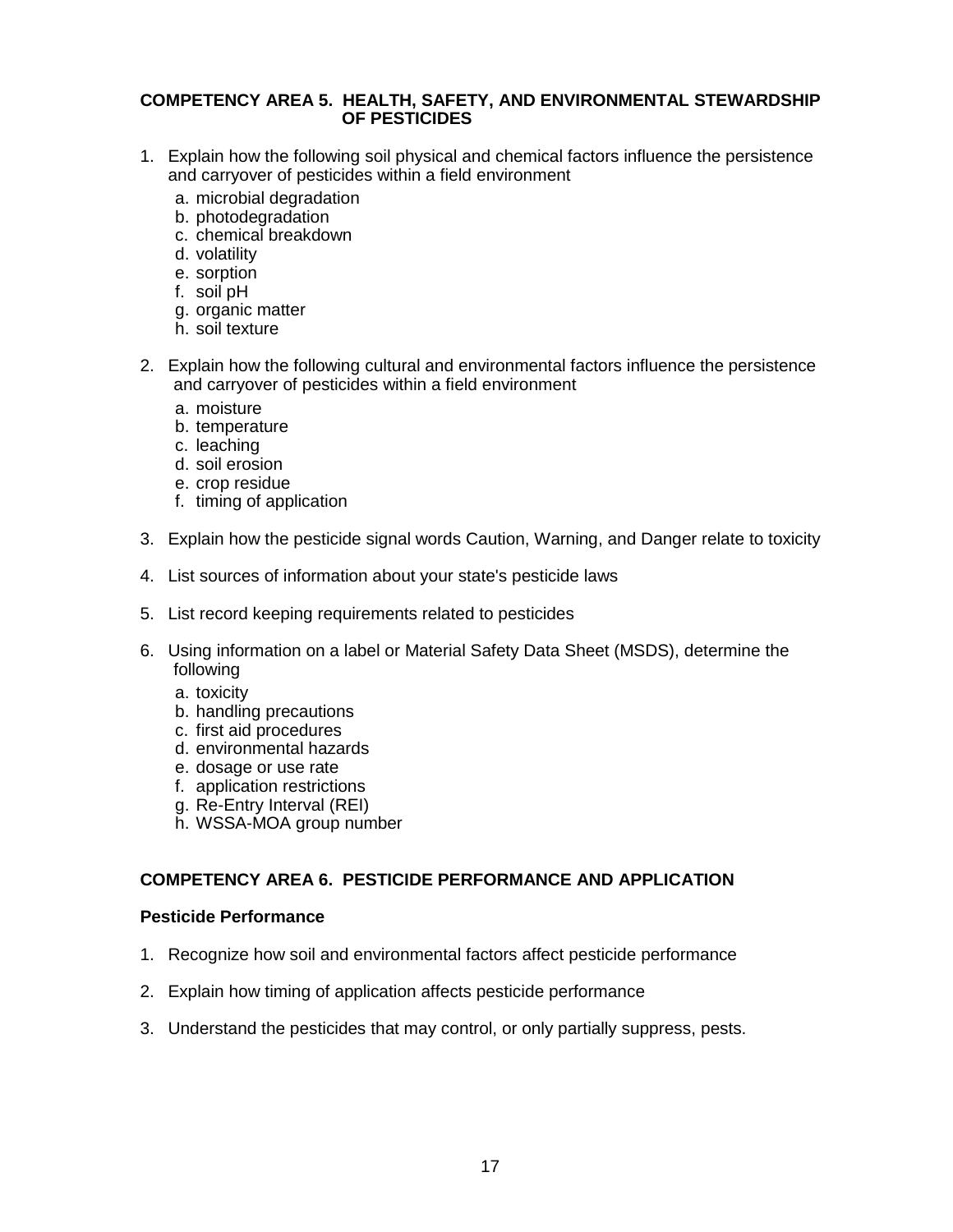- 4. Describe how to use the following information to develop a pest management program
	- a. field pest history
	- b. severity of infestation
	- c. crop growth stage
	- d. application method
	- e. economic threshold
	- f. previous pesticide applications
	- g. previous/current tillage system
	- h. non-pesticide alternatives
- 5. Describe how the following spray application factors affect liquid pesticide performance
	- a. spray pattern
	- b. spray pressure
	- c. application rate
	- d. application speed
	- e. adjuvants
	- f. pesticide compatibility
	- g. carrier
	- h. mixing order
	- i. water characteristics
	- j. micronutrients
- 6. Describe how the following environmental factors can affect liquid pesticide performance
	- a. wind speed
	- b. wind direction
	- c. rainfall
	- d. temperature
	- e. humidity

#### **Pesticide Application**

- 1. Describe how the following pesticide formulations differ
	- a. water soluble liquids
	- b. water soluble powders
	- c. water soluble concentrates
	- d. wettable powders
	- e. emulsifiable concentrates
	- f. water dispersible granules
	- g. pellets
	- h. granules
- 2. Describe the pattern form, relative droplet size, proper pattern overlap, operating pressure, and primary uses of the following nozzle types
	- a. standard flat fan
	- b. even flat fan
	- c. flood tip
	- d. air induction
	- e. twin jet
- 3. Describe the sprayer and environmental factors to consider to minimize off-target movement from a herbicide application
	- a. wind speed
	- b. wind direction
	- c. humidity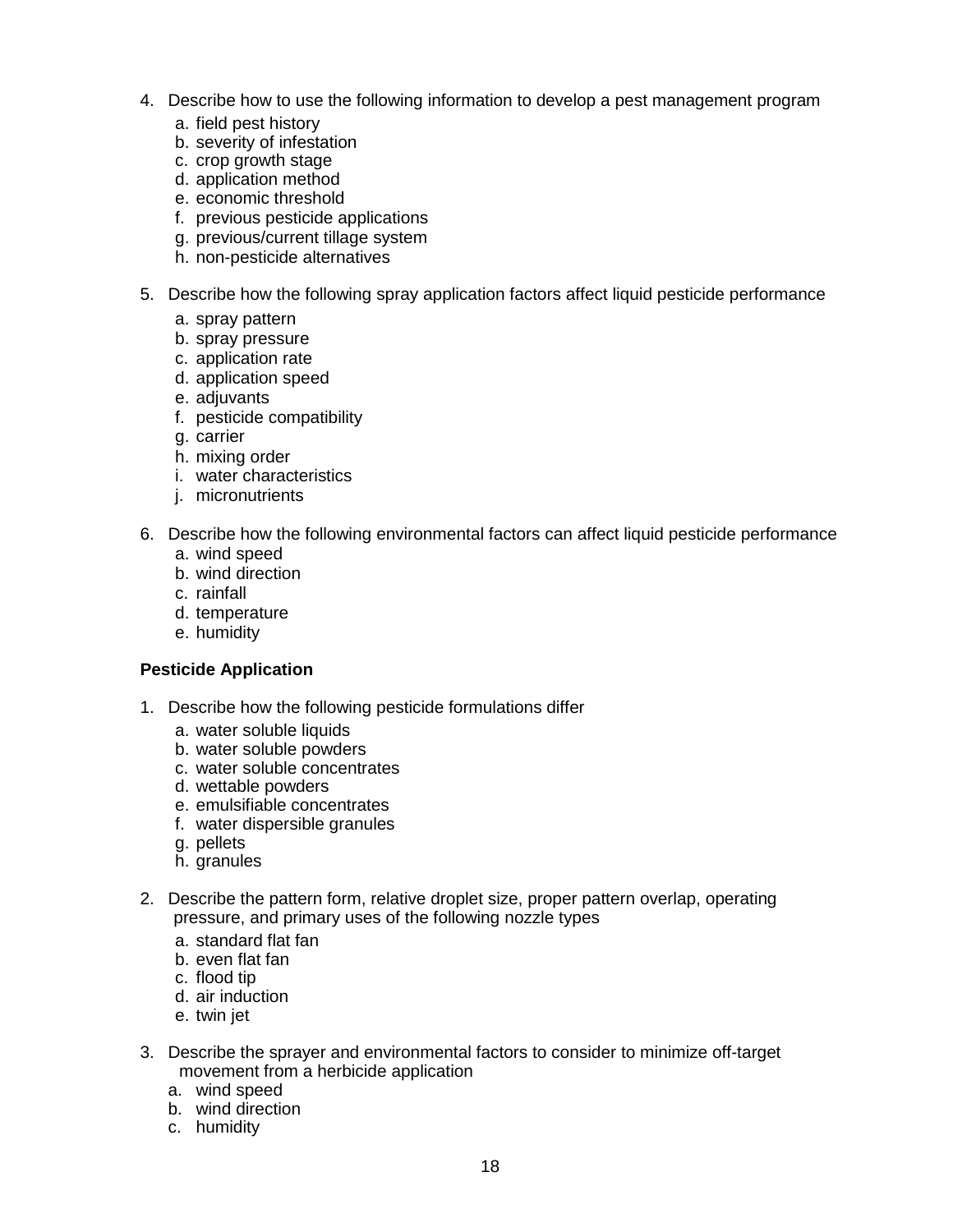- d. temperature inversion
- e. nozzle type
- f. spray volume
- g. spray pressure
- h. sprayer boom height
- 4. List consequences of inadequate spray equipment
- 5. Explain why frequency of cleaning spray equipment is important
- 6. Distinguish spray particle drift from volatilization

#### **COMPETENCY AREA 7. PEST RESISTANCE MANAGEMENT**

- 1. Explain why refuge design in insect resistant crops varies with insect species and traits
- 2. List factors that cause pests to develop resistance to pesticides
- 3. List methods that can help prevent weeds from developing herbicide resistance
- 4. Describe how to identify and manage herbicide resistant weed populations
- 5. Describe how the following influence the evolution of resistance
	- a. number and type of traits
	- b. pest life cycle
	- c. pest's genetics
	- d. refuge requirements
	- e. crop rotation
	- f. diversity of pest control methods
	- g. layering of products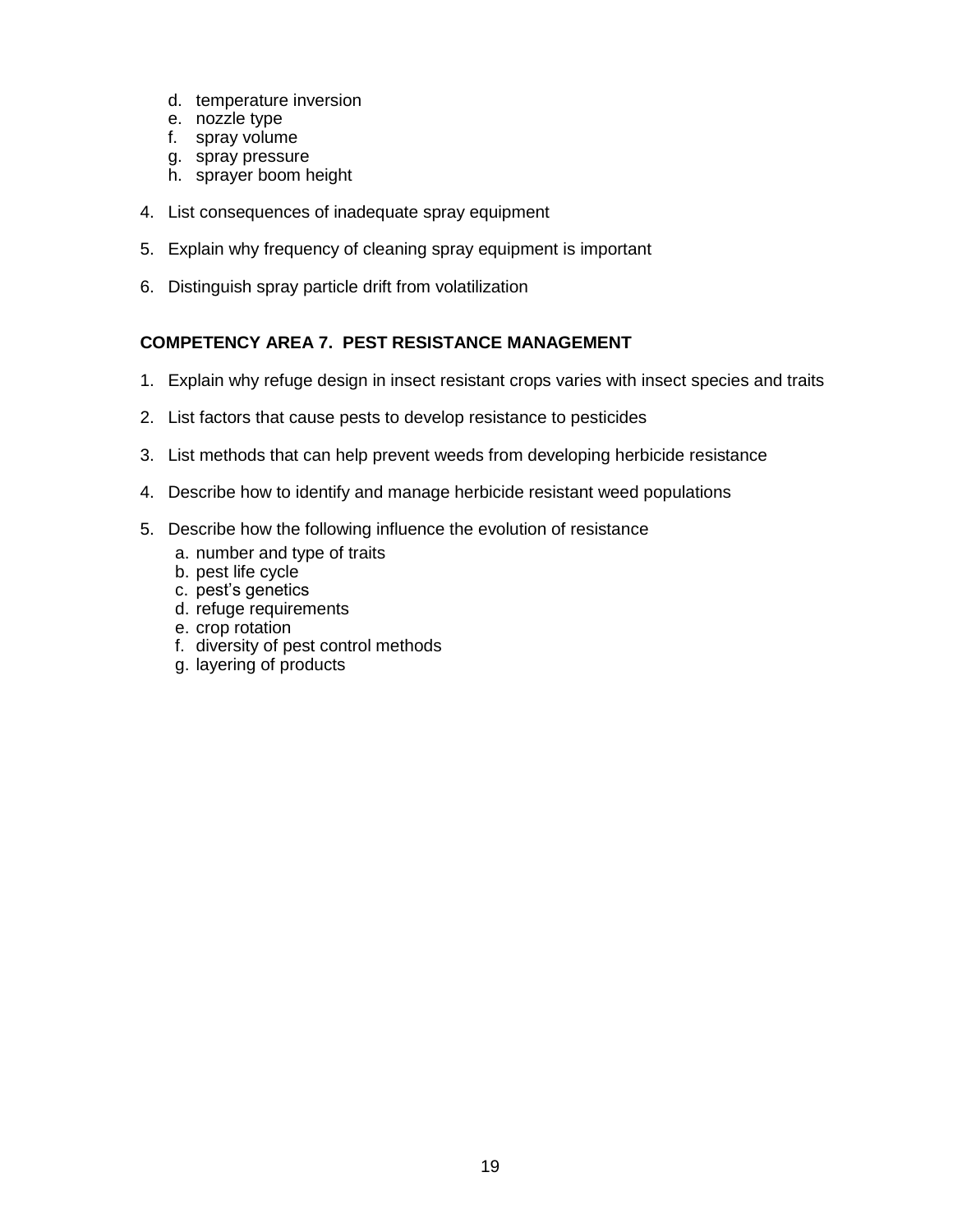# **Tri-State Certified Crop Adviser**

## **CROP MANAGEMENT COMPETENCY AREAS:**

- 1. Cropping Decisions
- 2. Hybrid and Variety Selection
- 3. Crop Growth, Development, and Diagnostics
- 4. Crop Harvesting, Handling, and Storage
- 5. Managing Agronomic Information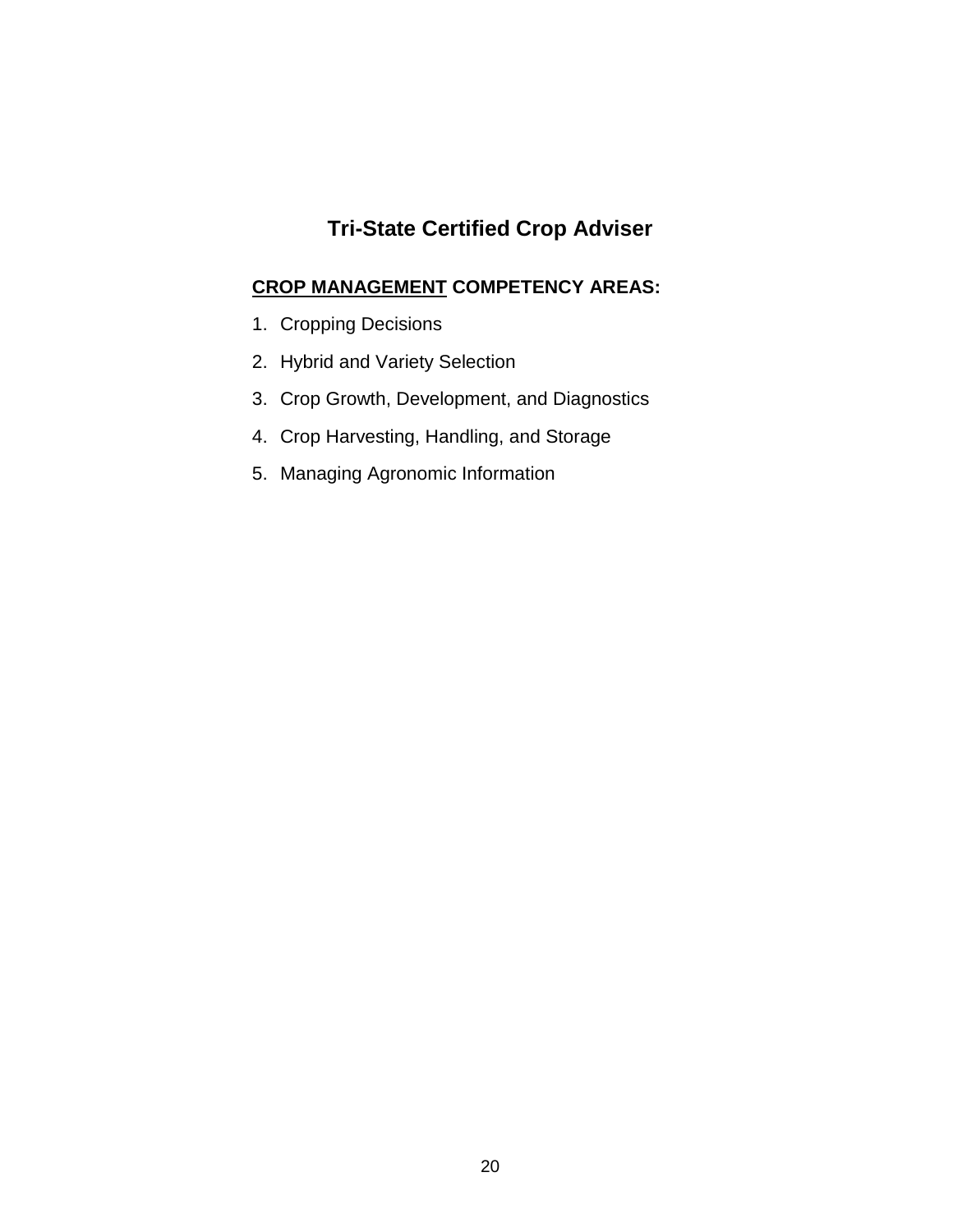# **CROP MANAGEMENT**

#### **COMPETENCY AREA 1. CROPPING DECISIONS**

- 1. Describe how the following affect management decisions within continuous and rotational systems
	- a. pest resistance
	- b. pest persistence
	- c. crop traits
	- d. residue management
	- e. tillage
	- f. nutrient management
	- g. soil physical properties
- 2. Describe environmental and economic factors which influence selection of a tillage system
- 3. List agronomic advantages and limitations of intensive, reduced, strip-till, and no-till systems
- 4. Describe consequences of planting corn, soybeans, wheat, or forage crops earlier or later than optimum
- 5. Describe how row spacing affects the following
	- a. weed control
	- b. disease control
	- c. insect control
	- d. crop yield
	- e. interplant competition
	- f. lodging
- 6. Describe how the following factors influence selection of optimum population
	- a. soil type
	- b. planting date
	- c. hybrid and variety
	- d. row spacing
	- e. irrigation
	- f. soil productivity index or rating
	- g. economics
- 7. Describe the role of cover crops in the following
	- a. nutrient management
	- b. soil conservation
	- c. soil physical properties
	- d. herbicide selection
	- e. pest cycles
	- f. beneficial organisms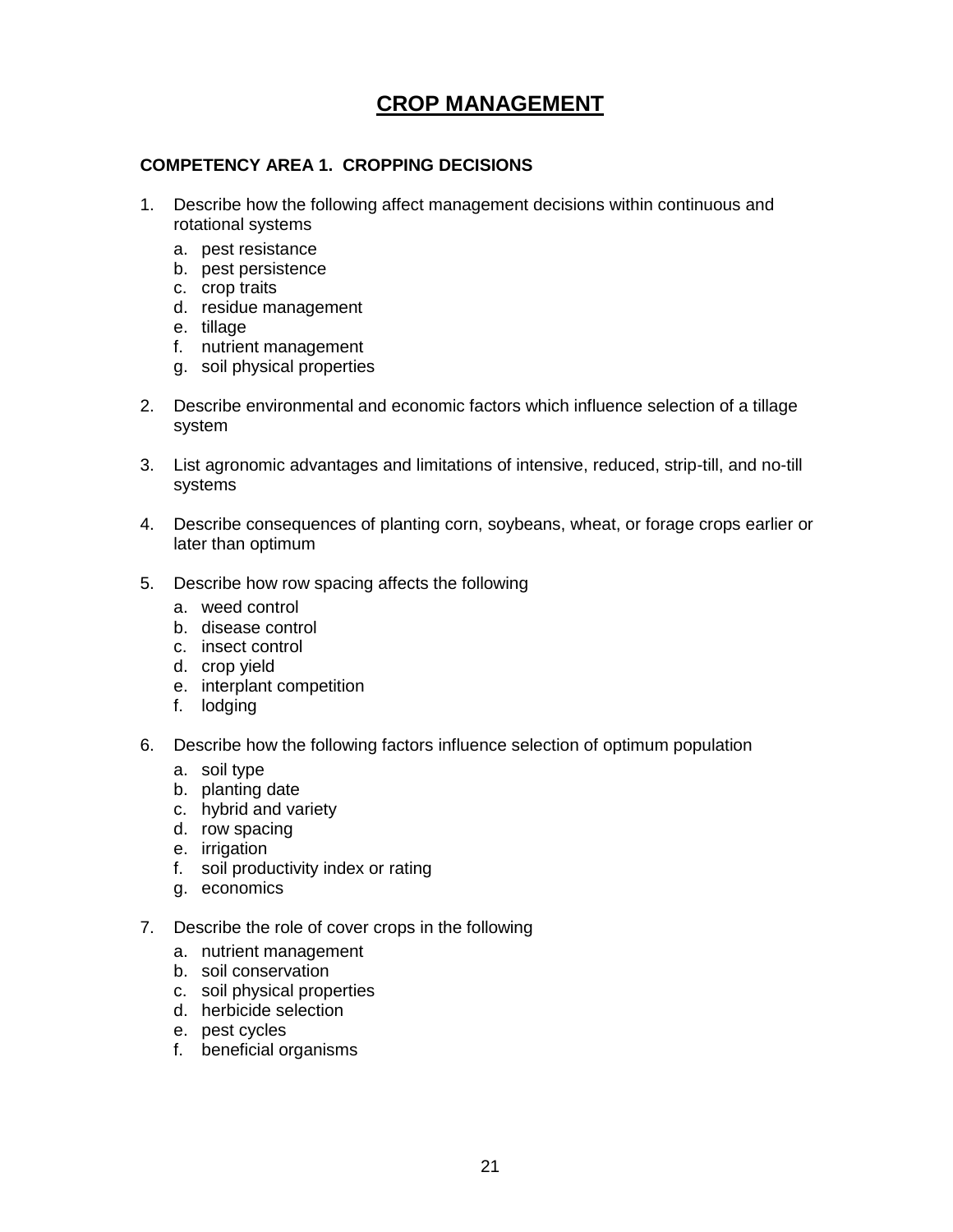#### **COMPETENCY AREA 2. HYBRID AND VARIETY SELECTION**

- 1. Describe how the following influence hybrid and variety selection:
	- a. yield potential for corn, soybeans, and wheat
	- b. maturity rating for corn, soybeans, and wheat
	- c. lodging resistance in corn, soybeans, and wheat
	- d. pest resistance in corn, soybeans, wheat, and alfalfa
	- e. winter hardiness of wheat and alfalfa
	- f. intended end use of corn, soybeans, wheat, and alfalfa
- 2. Describe how the following affect transgenic crop selection
	- a. refuge requirements
	- b. weed management programs
	- c. insect management programs
	- d. trait characteristics
	- e. presence of weed resistance
	- f. presence of insect resistance
- 3. Describe how planting date affects hybrid and variety selection
- 4. Describe how tillage systems affect hybrid and variety selection
- 5. Describe the advantages and limitations of growing the following:
	- a. herbicide tolerant crops
	- b. insect tolerant crops
	- c. disease tolerant crops
	- d. non-transgenic crops
	- e. drought tolerance crops
- 6. Describe the agronomic and economic advantages and limitations of growing valueadded crops

#### **COMPETENCY AREA 3. CROP GROWTH, DEVELOPMENT, AND DIAGNOSTICS**

- 1. Use the Iowa State system to identify corn and soybean growth stages
- 2. Identify the location of growing points through vegetative stages of corn and soybeans
- 3. Differentiate soybean fixation nodules and soybean cysts
- 4. Use the Feeke's scale to identify each of the following growth stages in cereal grains
	- a. emergence
	- b. tillering
	- c. jointing
	- d. boot
	- e. flag leaf emergence
	- f. flowering
	- g. physiological maturity
- 5. Describe how corn, soybeans, and wheat respond to row spacing, population, and inrow plant spacing variation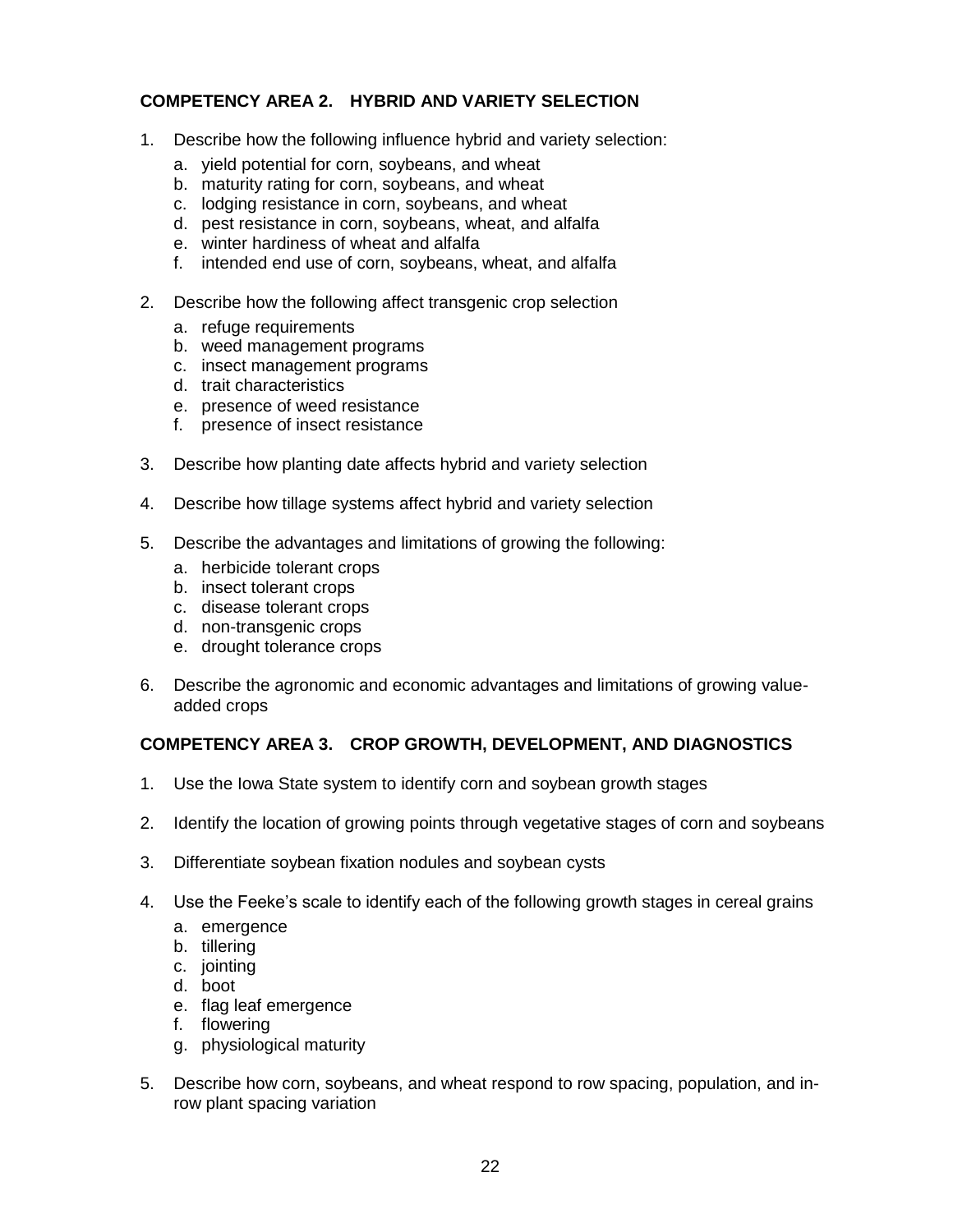- 6. Use the node injury scale to quantify corn root injury
- 7. Describe physical damage to corn, soybeans, wheat, and alfalfa from
	- a. hail
	- b. frost
	- c. flooding
	- d. drought
	- e. wind
- 8. Identify the most susceptible growth stage of corn, soybeans, wheat, and alfalfa for each type of damage in #7
- 9. Describe how the following inhibit stand development and plant growth
	- a. planter operation
	- b. pesticide application
	- c. pests
	- d. soil factors
	- e. climatic factors
	- f. nutrient placement
	- g. residue management
- 10. Use the following factors to make a replant decision
	- a. type and level of crop damage
	- b. crop growth stage
	- c. calendar date
	- d. existing population and stand uniformity
	- e. potential yield
	- f. environmental factors
- 11. Describe how crop and pest growth stages affect the following management decisions
	- a. pest management
	- b. nutrient management
	- c. water management
	- d. tillage
- 12. Identify the following growth stages of alfalfa
	- a. vegetative
	- b. flowering
	- c. one-tenth bloom
	- d. full bloom
- 13. Identify wheat and alfalfa frost heaving damage

#### **COMPETENCY AREA 4. CROP HARVESTING, HANDLING, AND STORAGE**

- 1. Describe how the following factors affect harvest practices and timing
	- a. crop moisture
	- b. drying cost
	- c. forage growth stage
	- d. pest population and activity
	- e. susceptibility to lodging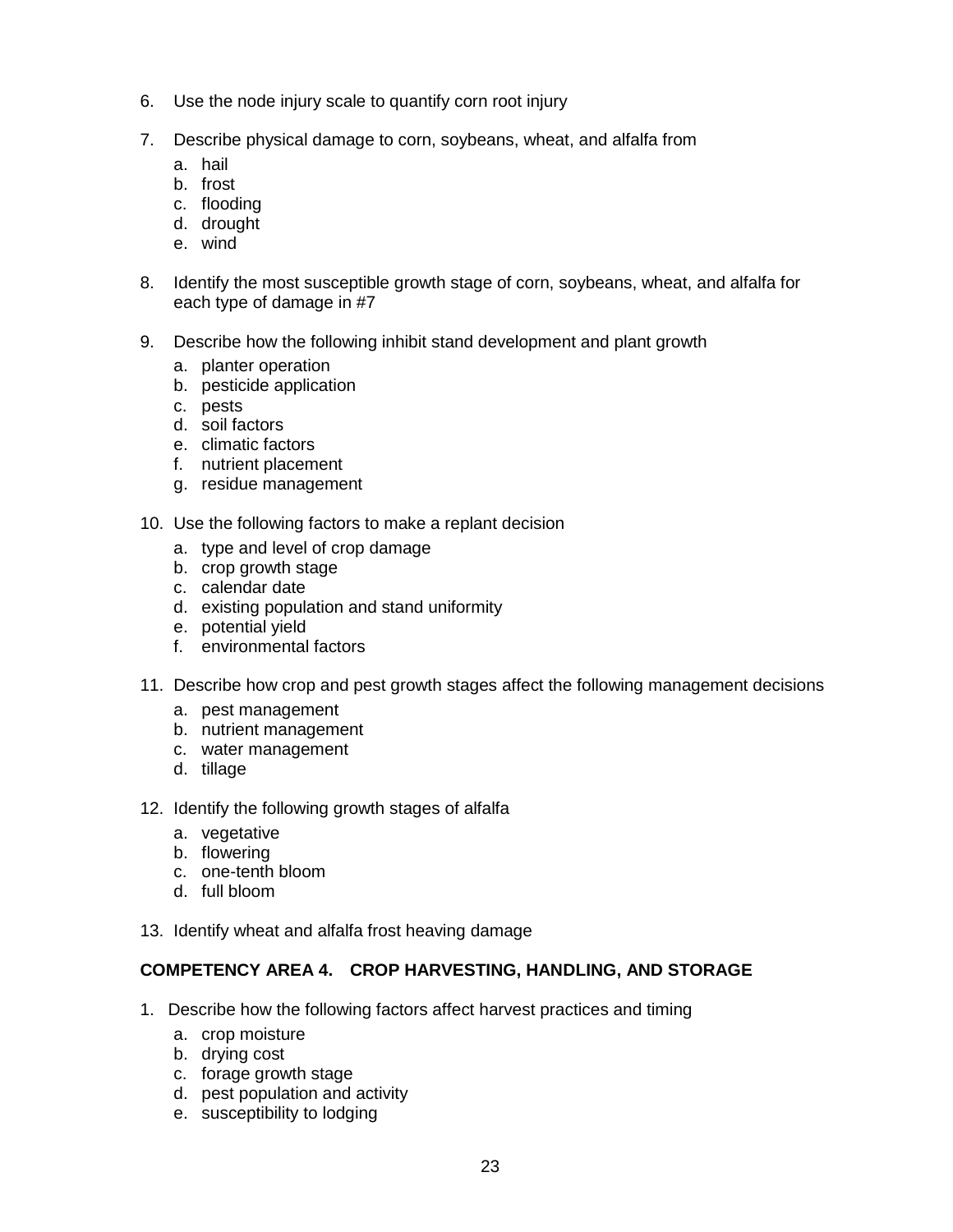- 2. Identify causes of harvest loss in corn, soybeans, wheat, and forages due to the following
	- a. machine operation
	- b. environmental conditions
	- c. nutrient deficiencies
	- d. pest infestations
	- e. crop moisture
- 3. Describe how storage moisture, temperature, and pests affect grain quality and marketability
- 4. Describe harvest, handling, and storage practices for identity-preserved (IP) crops
- 5. Describe how timing and frequency of perennial forage harvest affects
	- a. legume/grass mix
	- b. stand longevity
	- c. forage quality
	- d. annual yield

#### **COMPETENCY AREA 5. MANAGING AGRONOMIC INFORMATION**

- 1. Describe how the following affect reliability of agronomic trials:
	- a. weather variability
	- b. field variability
	- c. number of locations
	- d. number of treatments
	- e. number of replications
	- f. trial and sample size
- 2. Relate site specific information to yield map variability
- 3. Describe how to use crop management data to make crop management decisions
- 4. Describe how to use the following to determine crop variability
	- a. yield monitor
	- b. soil sampling
	- c. tissue sampling
	- d. remote sensing rating
	- e. as-applied maps
- 5. Describe how to calibrate a yield monitor and equipment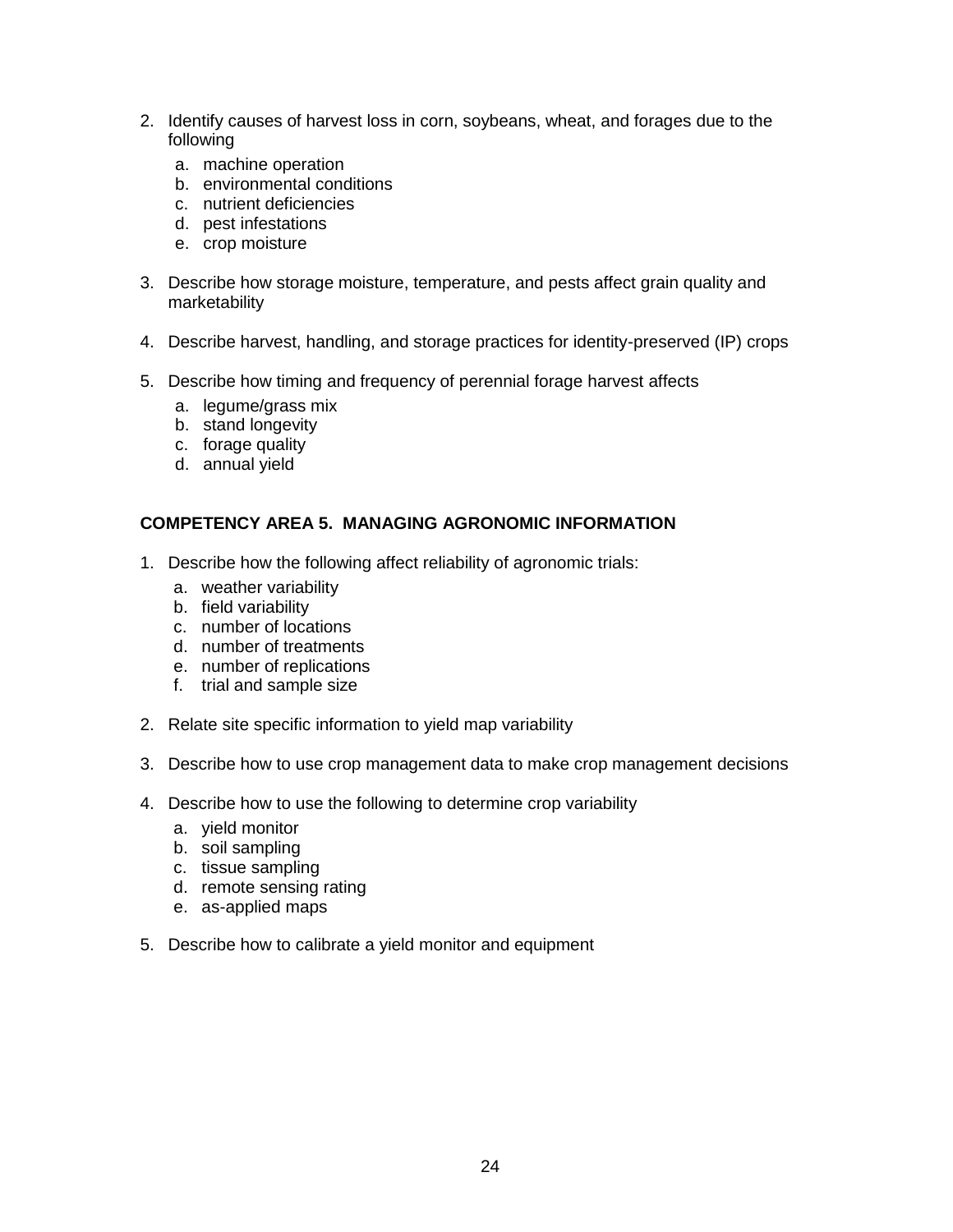# **RESOURCE MATERIALS**

# **FOR THE**

# **TRI-STATE**

# **CERTIFIED CROP ADVISER**

# **PROGRAM**

The Certified Crop Adviser (CCA) Program is an educational program with two main goals: to certify individuals who have passed a minimum competency examination and to establish a mechanism of continuing education for those already certified. More information can be found about the program by visiting the CCA homepage at www.certifiedcropadviser.org

This document contains resource materials that address the competency areas and performance objectives of the Tri-State Certified Crop Adviser Program. It is intended to provide guidance, for those seeking certification, on where to obtain information about knowledge and skills used by CCA's.

# **Resources for the Tri-State Certified Crop Adviser Program**

# **Nutrient Management and Soil and Water Management**

- 1. Soil Science & Management by Edward J. Plaster, 3rd ed., ©1997, Delmar Publishers: Albany NY
- 2. *Fundamentals of Soil Science* by Henry D. Foth, 8th ed., ©1990, John Wiley & Sons Publishing: NYC NY
- 3. *The Nature and Properties of Soils* by Nyle C. Brady & Ray R. Weil, 12th ed., 1999, Prentice Hall: Upper Saddle River NJ
- 4. *Soils in our Environment* by Roy L. Donahue & Raymond W. Miller, 7th ed., 1995, Prentice Hall: Englewood Cliffs NJ
- 5. *Soil Fertility* by Boyd G. Ellis & Henry D. Foth, 2nd ed., 1997, CRC Press: Boca Raton FL
- 6. *Soils in our Environment* by Duane T. Gardiner & Raymond W. Miller, 8th ed., 1998, Prentice Hall: Upper Saddle River NJ
- 7. *Soils and Soil Fertility* by Louis M. Thompson & Frederick R. Troeh, 5th ed., 1993, Oxford University Press: NYC NY
- 8. *Natural Resource Conservation* by D. D. Chiras & Oliver S. Owen, 6th ed., 1995, Prentice Hall: Upper Saddle River NJ

# **Integrated Pest Management**

1. Applied Weed Science by Carole A. Lembi & Merrill A. Ross, 2nd ed., ©1999, Prentice Hall: Upper Saddle River NJ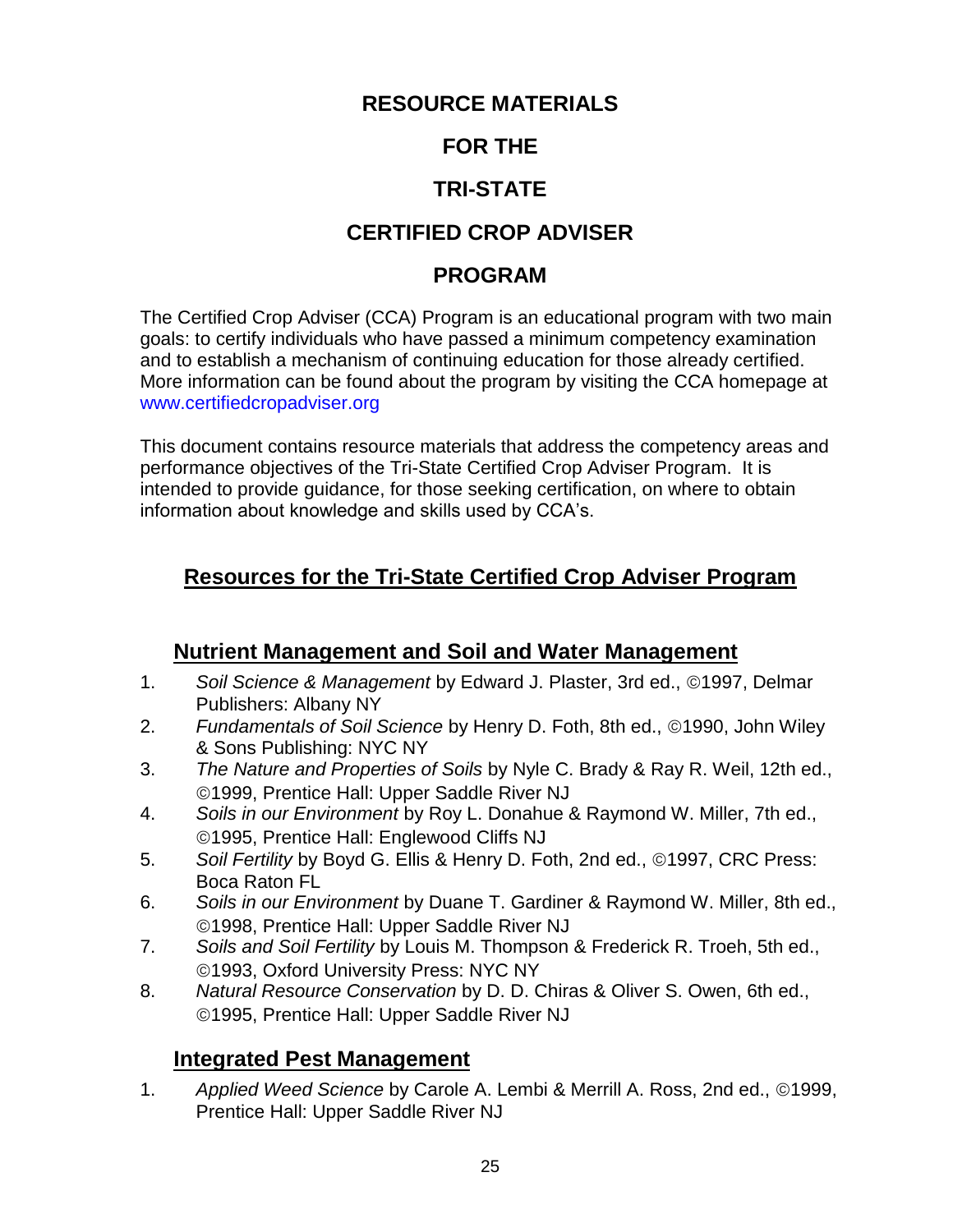- 2. *Seed Corn Pest Management Manual for the Midwest* by multiple authors, Rev. 4/1995, Purdue University Pest Management Program, Purdue Cooperative Extension Service, and the Department of Botany & Plant Pathology
- 3. *Pest Management* by G. A. Matthews, 1984, Longman Group Ltd: NYC NY
- 4. *The Science of Entomology* by William S. Romoser & John G. Stoffolano Jr., 4th ed., ©1998, WCB/McGraw-Hill: NYC NY
- 5. The Standard Pesticide User's Guide by Bert L. Bohmont, 5th ed., ©2000, Prentice Hall: Upper Saddle River NJ
- 6. *Entomology & Pest Management* by Larry P. Pedigo, 4th ed., ©2002, Prentice Hall: Upper Saddle River NJ
- 7. *The Biochemistry & Uses of Pesticides* by Kenneth A. Hassall, 2nd ed., 1990, VCH Publishers Inc: NYC NY
- 8. *Application Technology for Crop Protection* by G. A. Matthews & E. C. Hislop, 1993, CAB Int'l: UK
- 9. Pesticide Application Methods by G. A. Matthews, 2nd ed., ©1992, Longman Group UK Ltd: UK
- 10. *Chemical Exposures: Low Levels & High Stakes* by Nicholas A. Ashford & Claudia S. Miller, ©1991, Van Nostrand Reinhold: NYC NY
- 11. *Pesticides: Minimizing the Risks* by Ronald J. Kuhr & Nancy N. Ragsdale, 1987, American Chemical Society: Wash DC
- 12. *Pesticide Application: Principles & Practice* by P. T. Haskell, ©1985, Clarendon Press: Oxford
- 13. *CD-AY-3 Broadleaf Weed Seedling Identification*, Purdue University Media Distribution Center
- 14. *Field Crop Pest Management Manual* by multiple authors, © rev 1/2000, Purdue University Cooperative Extension Service, Purdue University Departments of Botany and Plant Pathology and Entomology.

# **Crop Management & Production Systems**

- 1. *Crop Science: Principles & Practice* by Russell E. Mullen, 2nd ed., ©1995, Burgess Publishing: Edina MN
- 2. Modern Corn & Soybean Production by multiple authors, 1st ed., ©2000, MSCP Publications: Champaign IL
- 3. *Crop Production* by James J. Vorst, 5th ed., 1998, Stipes Publishing LLC: Champaign IL
- 4. Sustainable Agriculture Systems by J. L. Hartfield & D. L. Karlen, ©1994, Lewis Publishers: Boca Raton FL
- 5. Sustainable Agricultural Systems by several editors, ©1990, Soil & Water Conservation Society
- 6. *How a Corn Plant Develops: Special Report #48* by several authors, Rev. 1/1997, Iowa State University: Ames IA
- 7. *How a Soybean Plant Develops: Special Report #53* by several authors, Rev. 6/1997, Iowa State University: Ames IA
- 8. *Agry375 - Crop Production Systems* by Lee E. Schweitzer, 2001 ed., Purdue University School of Agriculture